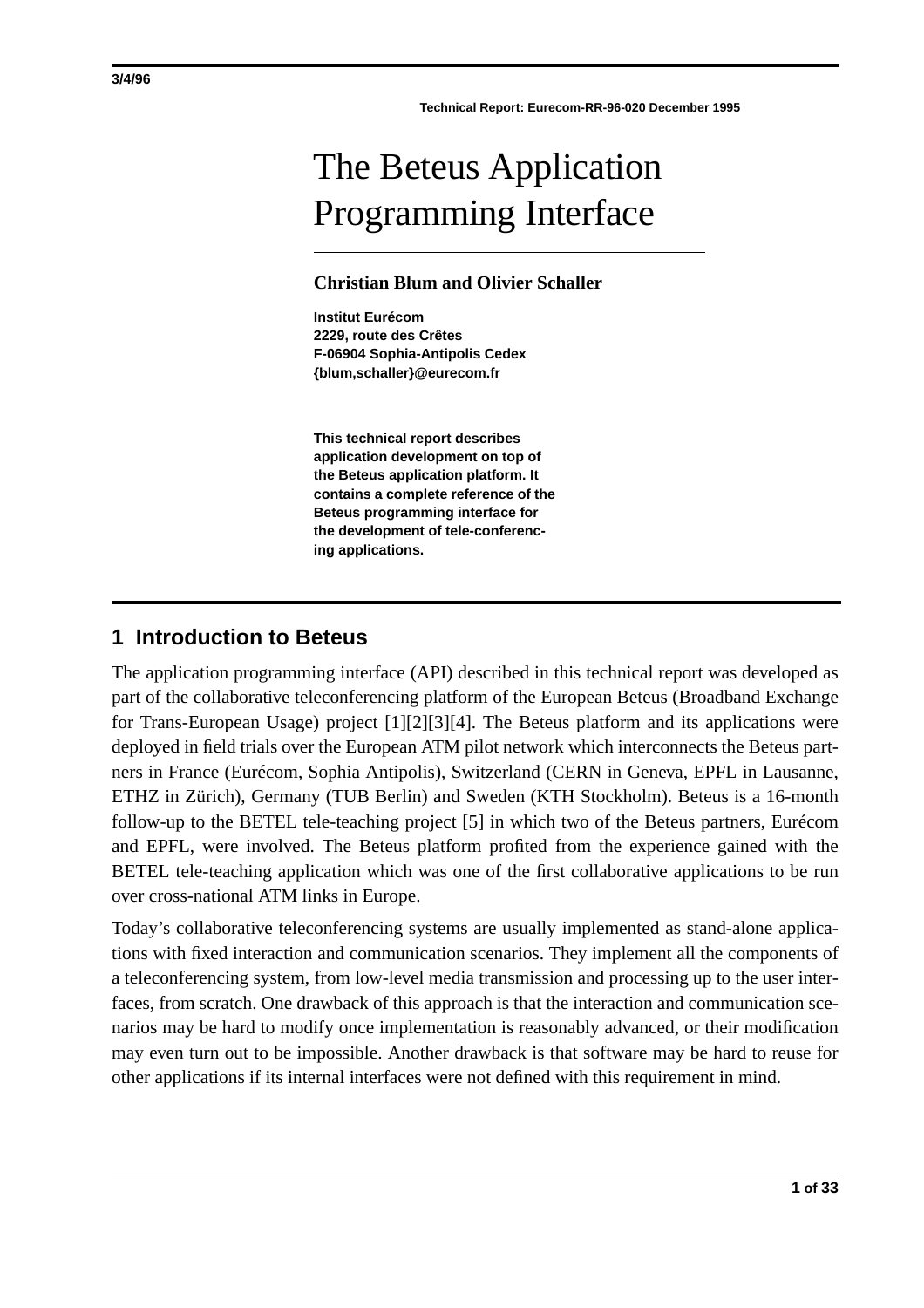Ease of modification and software reuse were two prominent requirements imposed on the design of the teleconferencing system for Beteus. This is because the main focus of Beteus is not so much on the actual application than on a concept called the *virtual community*. A virtual community can be described as a group of people that interact with each other in a natural way by means of a networked application. One prerequisite for natural interaction is high quality multipoint audiovisual communication which in turn is only possible on a broadband network. Two types of interaction within the virtual community were vaguely envisioned for Beteus at the beginning of the design phase, one being a simple collaborative meeting, the other being tele-teaching. The final interaction scenarios were thought to evolve out of a series of prototypes that could be tested on the Beteus network. This situation led to the decision to construct a communication platform on top of which the various scenarios could be implemented with significantly reduced effort as compared to stand-alone prototype systems for every scenario. In March 1995, eight months after the initial design steps, work was advanced to a point that the platform and its components could be deployed for the field trials that started at that time. In July 1995, two application scenarios, tele-meeting and tele-tutoring, were successfully demonstrated to a commission of the European Union. The ease with which these application scenarios could be implemented justifies the extraeffort that went into the development of the platform.

The Beteus platform was designed to take as much functionality out of the applications as possible. Most importantly, it completely relieves the application from connection management. This simplifies application development to a point where there is not much more to be done than the user interfaces. The platform interface is based on Tcl/Tk [6], a scripting language that offers both support for user interfaces and support for network programming. The Tcl network programming package Tcl-DP [7] provides for the communication between application processes and the platform. Simple applications can be completely implemented in Tcl, which is ideal for rapid prototyping. More advanced applications will need some C++ code in addition and may profit from the application compiler that is implemented on top of the Beteus platform. This compiler takes as input an application description in the Beteus Cooperative Language (BeCool), from which it generates C++ skeletons for the application processes [8][9].

This technical report discusses the interface between the Beteus platform and the applications that run on top of it. In the remainder of this report we will refer to this interface as the Beteus API. The next section describes the platform and it presents the main concepts and abstractions of the API. This is followed by a more technical section about the architecture of the API and the remote procedure call package on which it is based. The remaining three sections give a complete and detailed reference of the API.

# **2 Main Concepts and Abstractions**

This section discusses the main abstractions of the API and summarizes the platform services that are based on these abstractions.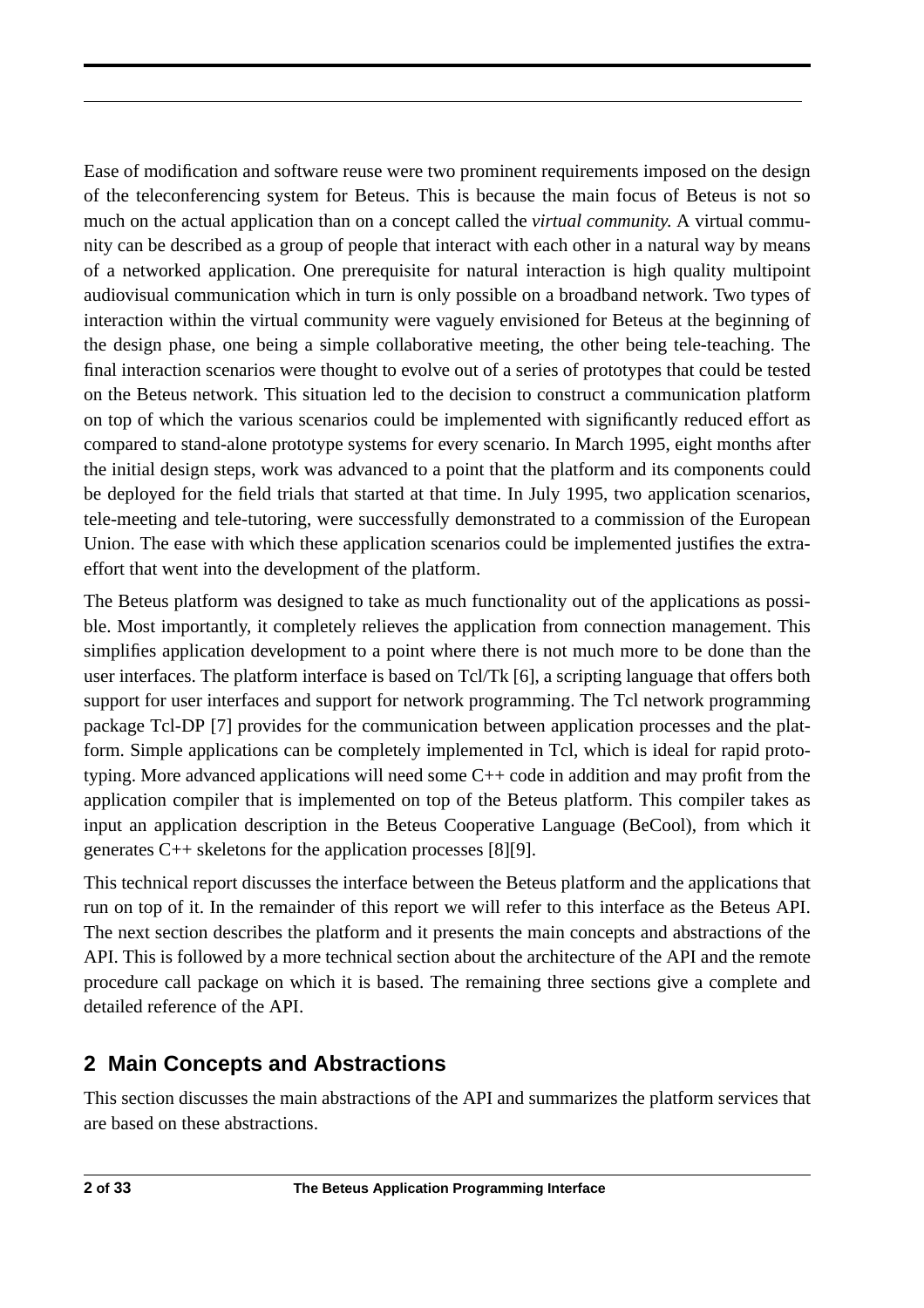## **2.1. Abstractions**

The main abstractions of the platform are

- site
- node
- connection endpoint
- session
- session application
- session vertex
- participant
- role
- bridge
- bridge set

These abstractions are described in the following.

## **Sites and Nodes**

A design issue in Beteus was the architecture of the platform. In terms of control, the platform could be completely centralized or completely distributed. The centralized solution was declined, first because there would be a single point of failure, then because of performance and scalability considerations. But it was felt that control should be centralized within the network of a project partner. This is because it was assumed that an application endpoint will not be a single multimedia workstation, but rather a logical unit that is assembled from a collection of equipment including workstations, multiple screens, cameras, speakers and microphones, as well as digital and analog switches. For the total amount of tightly coupled equipment within the network of a project partner the abstraction of a *site* is introduced. The abstraction of a *node* is introduced as the application dependent mapping of equipment onto a logical application endpoint. Connection and session control within a site is performed by a central entity that knows about the application specific node mapping. Control within applications that span multiple sites is distributed among the central entities of the respective sites. The resulting platform is thus semi-distributed: it is centralized within a site, but distributed among sites.

## **Nodes and Connection Endpoints**

The mapping of equipment onto nodes is specified in a site configuration file. A node appears in the site configuration file with a name and a list of connection endpoints. The names of these endpoints may be application specific. This allows applications to address endpoints, and with this devices, that have a special position within the list of endpoints that form the node. As a simple example, a distributed classroom application may use at one site two microphones, one for the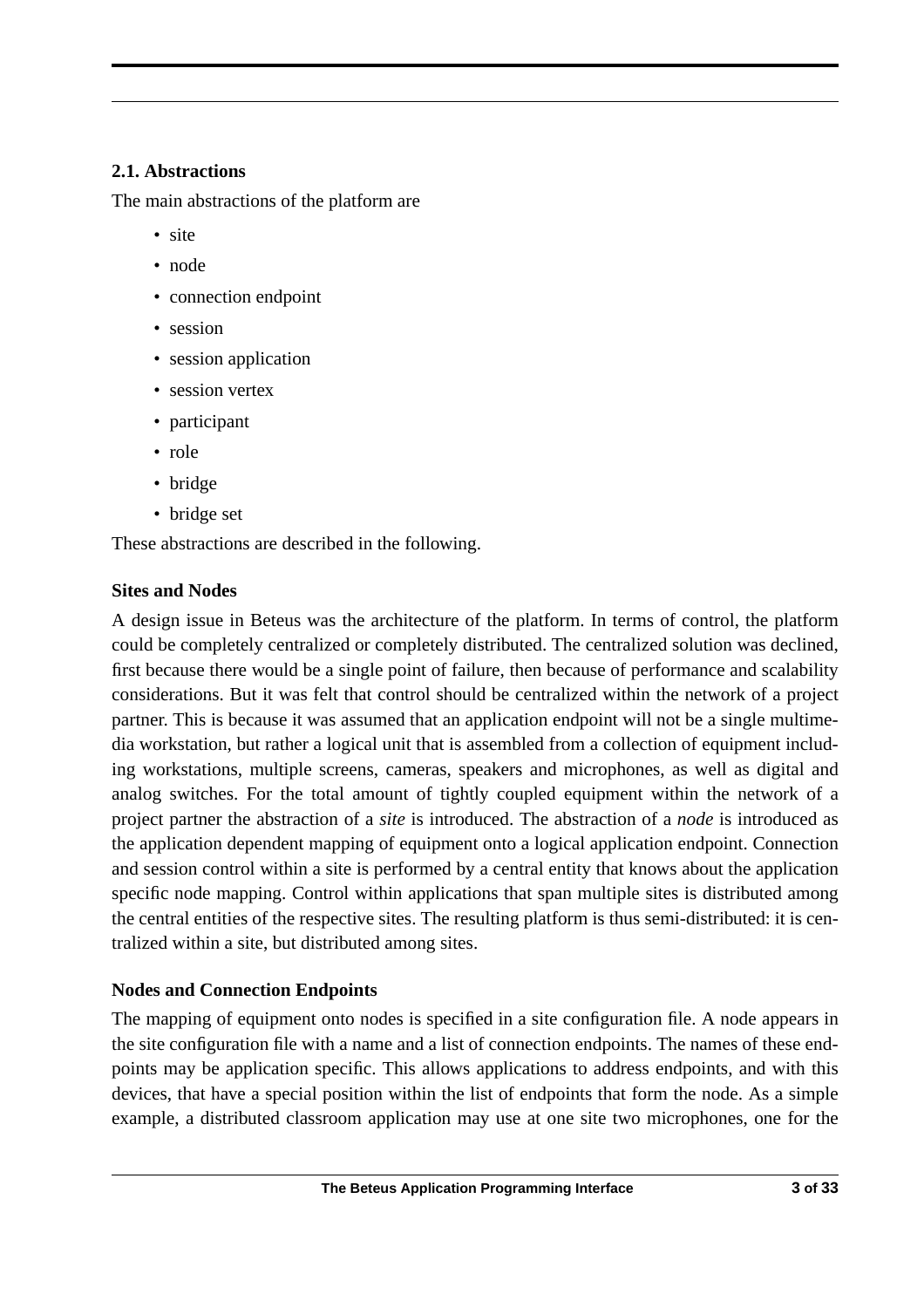

**FIGURE 1. Node Mapping**

professor and one in the audience for questions. The application will distinguish these microphones with different, meaningful endpoint names.

A prominent node configuration is the personal workplace, i.e., a node with personal camera, microphone, speaker, video screen and work screen. This configuration is likely to be used by more than one application.

Node and endpoint names is the only information in the site configuration file in which the application is interested. There is additional address information in the configuration file that allows the platform to establish connections to endpoints.

Figure 1 depicts a node that is configured as personal workplace. Audio, video and application processing is provided by three different machines. Host A controls the audio endpoints PersSpeaker and PersMicrophone. Host B controls the video endpoints PersScreen and PersCamera. The application software runs on Host C and generates a user interface on an X-terminal.

## **Applications and Sessions**

At the heart of the Beteus platform is an application model. The Beteus application model introduces the abstractions of a *session*, a *session vertex* and a *session application*. A session is the abstraction for one instance of a distributed application that runs on top of the Beteus platform. A session comprises, from a logical point of view, a set of nodes as session members. From a computational point of view, a session consists of a set of session endpoints, called session vertices, which are processes that run on the session nodes. The ensemble of session vertices within a session constitutes the session application. In the following we will use the term session application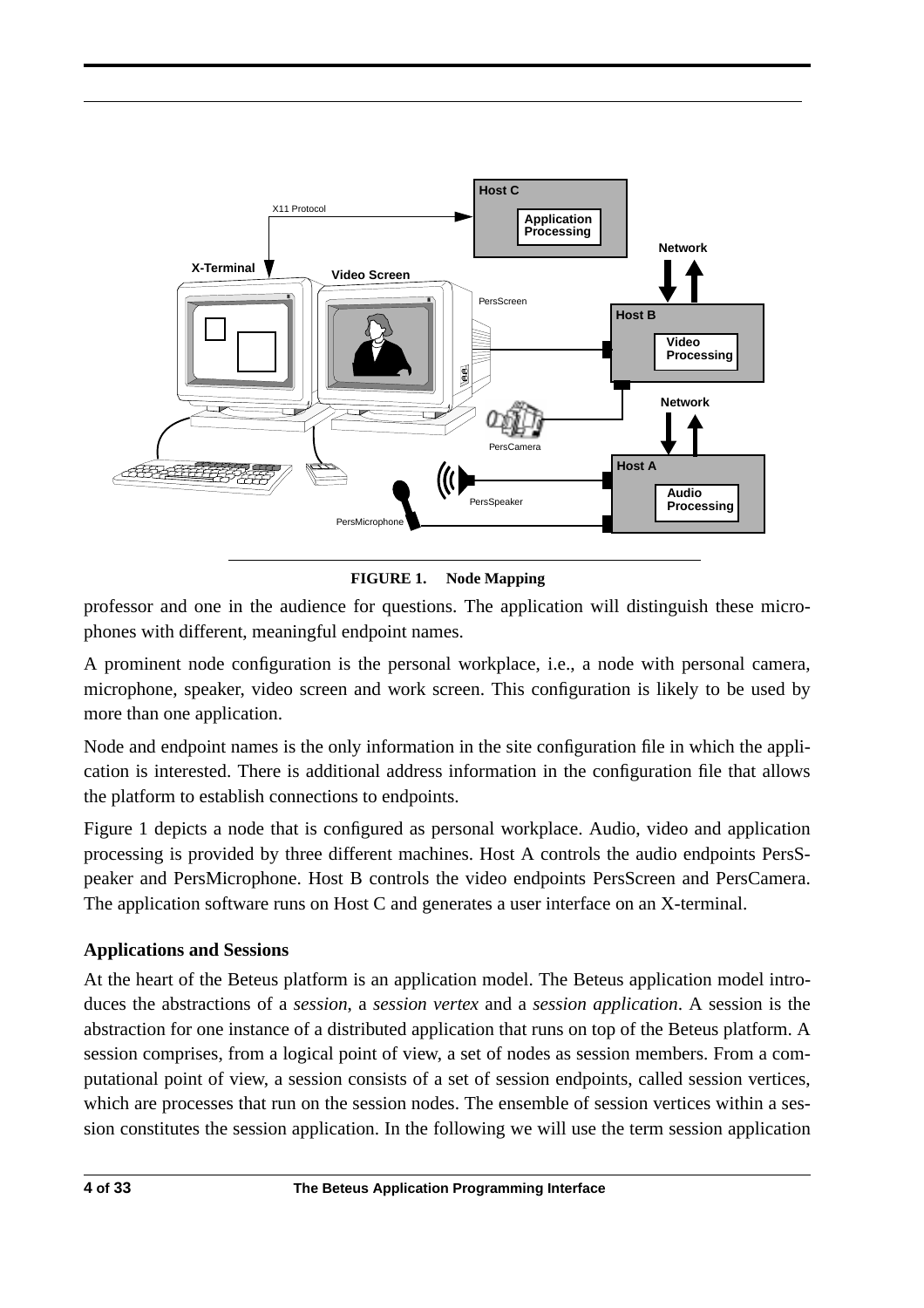

**FIGURE 2. BETEUS application model (SV=Session Vertex)**

interchangeably with application or application scenario. If we want to refer to a process running at a node within the framework of a session application we will explicitly refer to it as session vertex.

Figure 2 shows three sites with each of them having three nodes defined in its site configuration file. A Beteus application is indicated that spans all three sites, with three nodes being implicated at site A, two at site B, and one at site C. In fact, there is no limitation on the location of the nodes that form a session; they can be all within a single site, or all within different sites. It is therefore also completely hidden to the session vertex on a node if the session in which it participates spans remote sites or if it is local. Session vertices always interact with their local site control, but the processing of a session vertex request may trigger inter-site communication, which is the case whenever connections need to be established in-between sites. The group communication module indicated in Figure 2 provides the session broadcast, multicast and unicast messaging services required for inter-site communication.

## **Participants**

Participants are humans or groups of humans that register their name and node with the platform. Once registered they can participate in sessions. For every session in which they participate there will be a session vertex running at their node. Note that, from a computational point of view, it is the session vertex rather than the person that is the actual session participant; the human partici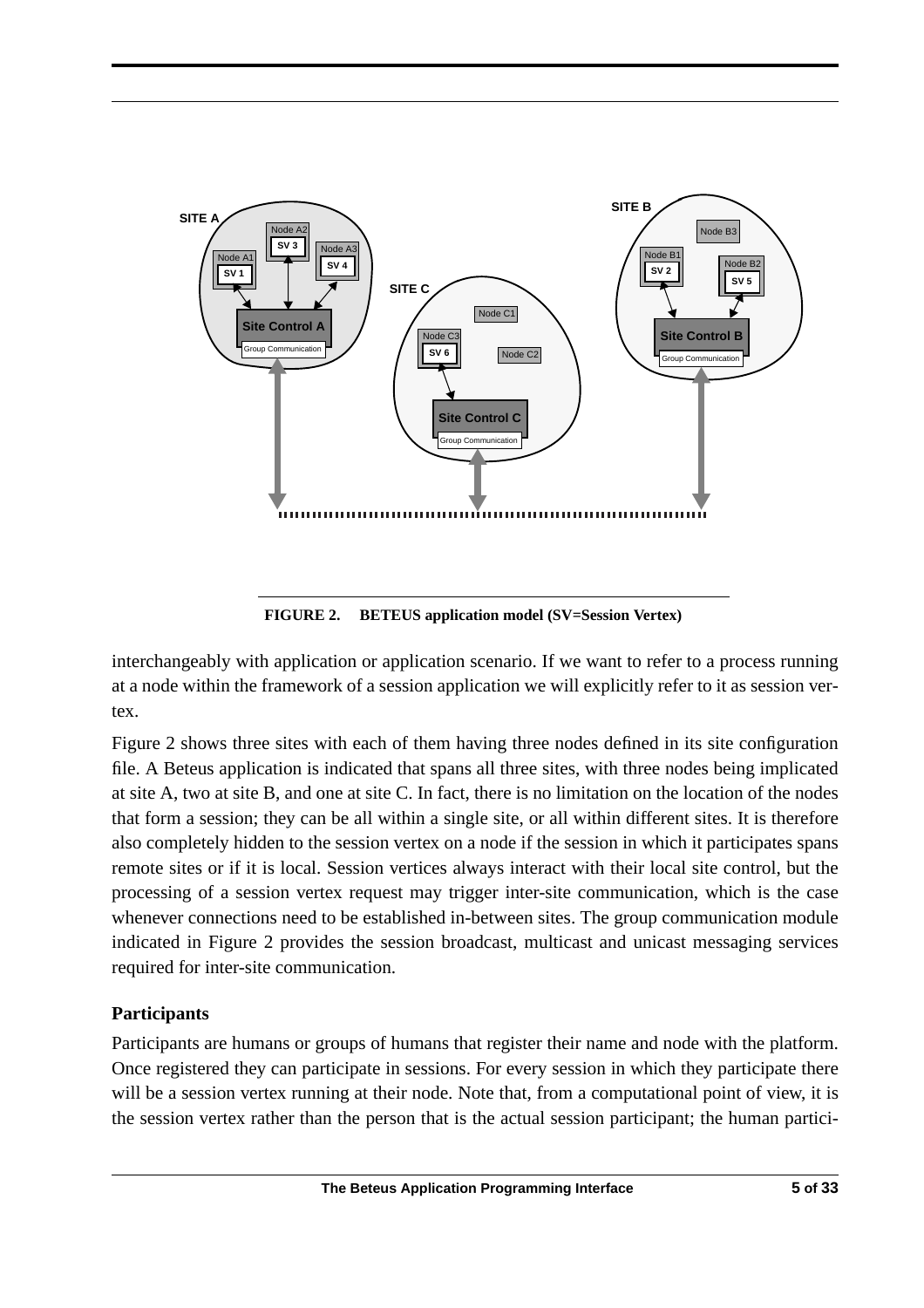pant is an attribute or name tag of the session vertex.

## **Roles**

The session vertices of an application are identical in terms of code, but behave according to dynamically taken or assigned *roles*. There is one prominent role within a session, which is the *session master*. The session vertex that is the session master has certain rights with respect to the session that other session vertices do not have. This includes for instance the right to delete nodes or to kill the session. An application may decide for itself to which extent it offers this functionality on a user interface. It may also offer this functionality on other interfaces than on the one of the session vertex that holds the master role. The master role is the only role which exists per default - all other roles are defined by the application itself. Applications may bind certain connection endpoints to roles and let the site infrastructure do the mapping of the given role to a session vertex. All roles, including the master role, can be reassigned to other session vertices. This allows applications to specify the audio and video connection structure once on session start-up; later on it will only transfer roles in-between session vertices when it wants to change the connection structure. An evident example for this would be a speaker role that is at the root of an audio and a video multicast connection. The infrastructure will automatically rebuild this multicast connection whenever the speaker role is passed from one session vertex to another. An application may define as many roles as it wishes to, and session vertices may also hold multiple roles at the same time.

## **Bridges and Bridge Sets**

The introduction of the role abstraction provides already considerable comfort for application development. In addition to this the platform provides abstractions for connection structures. A *bridge* is a single-medium connection structure among session nodes. A bridge can either represent a point-to-point communication, a multicast communication, a broadcast communication, or an all-to-all communication. The concept of a medium bridge hides the underlying network to the application; a connection management entity realizes bridges with whatever transport the network offers. A set of bridges, typically an audio and a related video bridge, can be assembled to form a *bridge set*. An application configures the platform on start-up with a description of the bridge sets that it uses. During a session only one bridge set can be active at a time. If the application wishes to change the connection structure it will switch to another one of its bridge sets. The infrastructure will then tear down any connection that is not included in the new bridge set, and establish the ones that are missing.

The concept of bridges and bridge sets, along with the concept of roles being at the endpoints of bridges, allows to build applications that are almost stateless.

#### **4.2. Platform Services**

The services provided by the platform are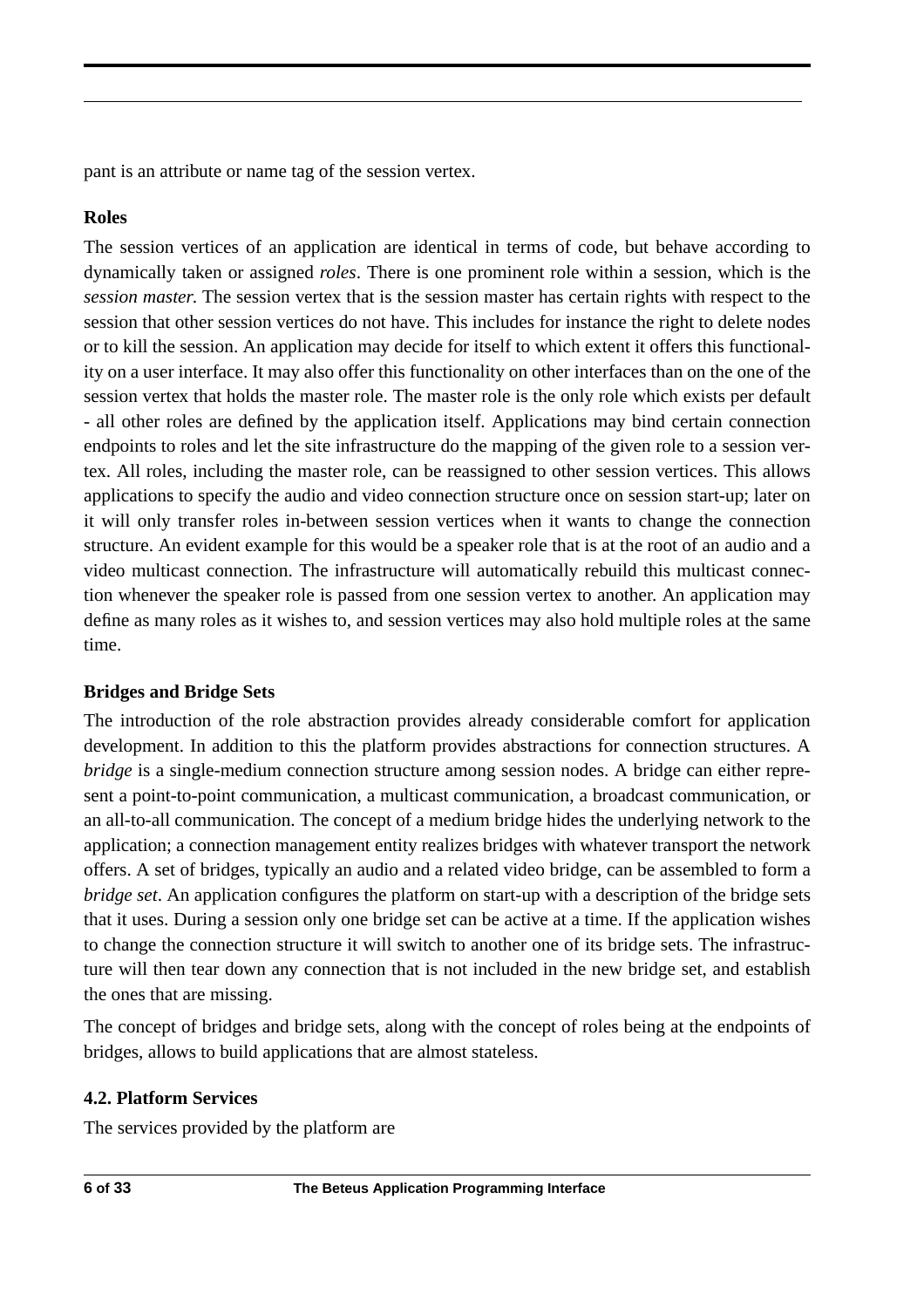- connection control
- session management
- application sharing
- messaging service
- directory service

These services are summarized in the following.

## **Connection Control**

As outlined above, the application specifies its connection structure in terms of roles, bridges and bridge sets. The platform establishes the endpoints of bridges, i.e., audio or video sender and receivers, and the necessary transport links that interconnect these endpoints. Endpoint parameters like audio volume or video brightness are controlled via the connection management.

## **Session Management**

Nodes may create sessions, join them, leave them, and delete them. The session management interfaces internally to the connection control - connection structures are updated whenever nodes enter or leave the session.

## **Application Sharing**

Collaboration within Beteus applications is provided by the possibility to share workspaces within the framework of the X11 windowing system. The interface of an X11 application running at one node can be replicated at other nodes without that the application would need to be prepared for this. This allows to visualize X11 applications at different nodes and further to share their control among the session members. Visualization is already an important aspect since it allows to communicate information, like it is contained in electronic documents or in the interface of a simulator, in a very convenient way. If the control of an X11 application is to be shared, there is a need for floor control. The platform offers the floor control features of the shared workspace system that it uses.

The application sharing component of Beteus is Xwedge from ETHZ [10].

## **Messaging Service**

Session vertices use the messaging service of the platform to communicate among each other.

## **Directory Service**

Nodes register with the platform when they are activated. One field in the information sent to the platform is the participant name under which the node wants to register. Once registered the presence of a node is visible to all other nodes within the network via the directory service. In addition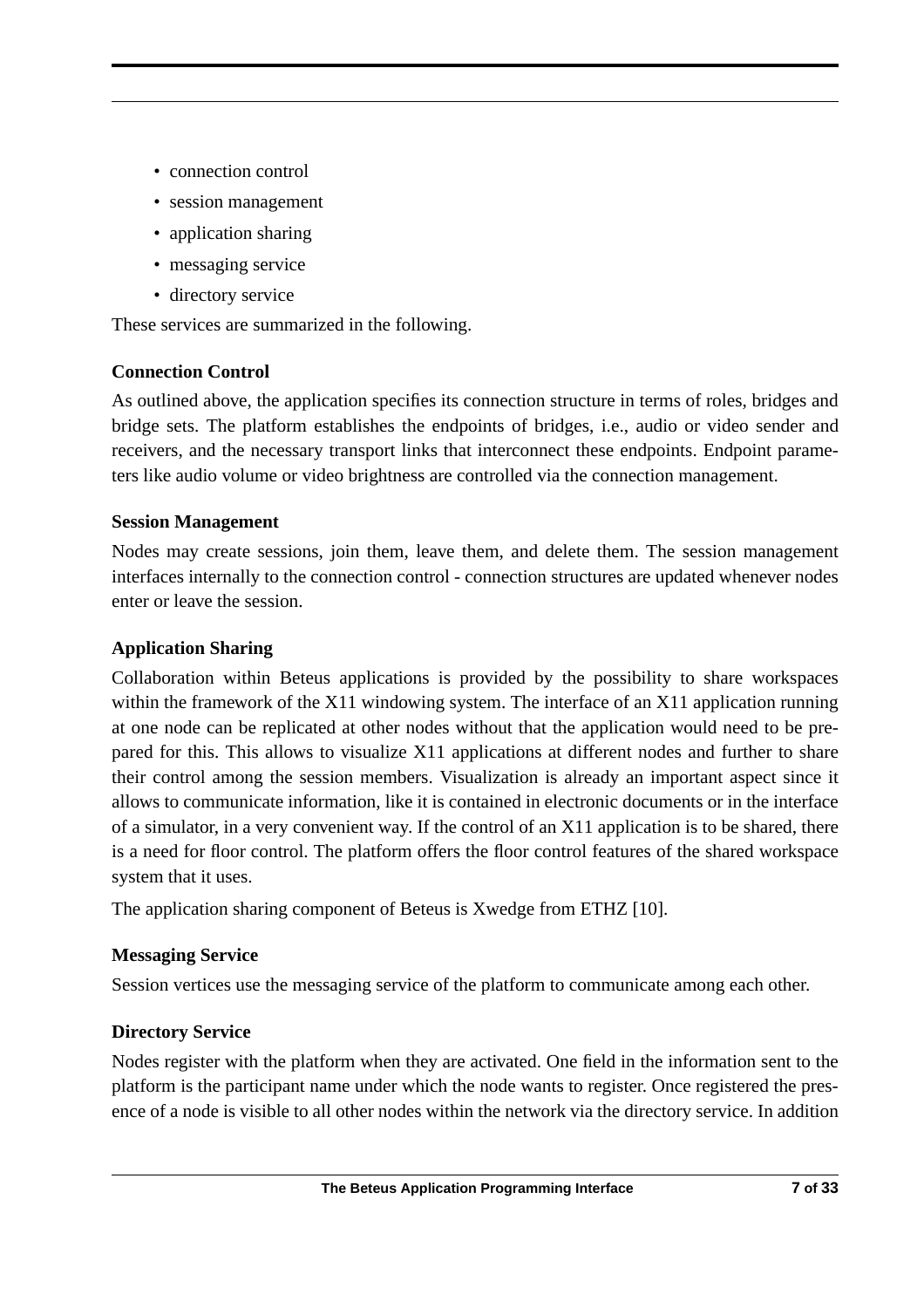to registration information, the directory service informs about announced and ongoing sessions. This information is used by nodes to create or to join sessions.

The directory service enhances the platform from a development to a complete communication environment that could be used by a group of people scattered over different sites for their daily work.

# **5 Tcl-DP and the Interface Architecture**

Figure 3 depicts the interface architecture. Session vertices, control panel and site manager are built around Tcl interpreters. Session vertices and control panel do remote procedure calls in the site manager, whereas the site manager sends asynchronous events back to these processes. The control panel launches session vertices.



**FIGURE 3. BETEUS Application Interface Architecture**

A session vertex needs to register callback procedures for the events it wants to receive.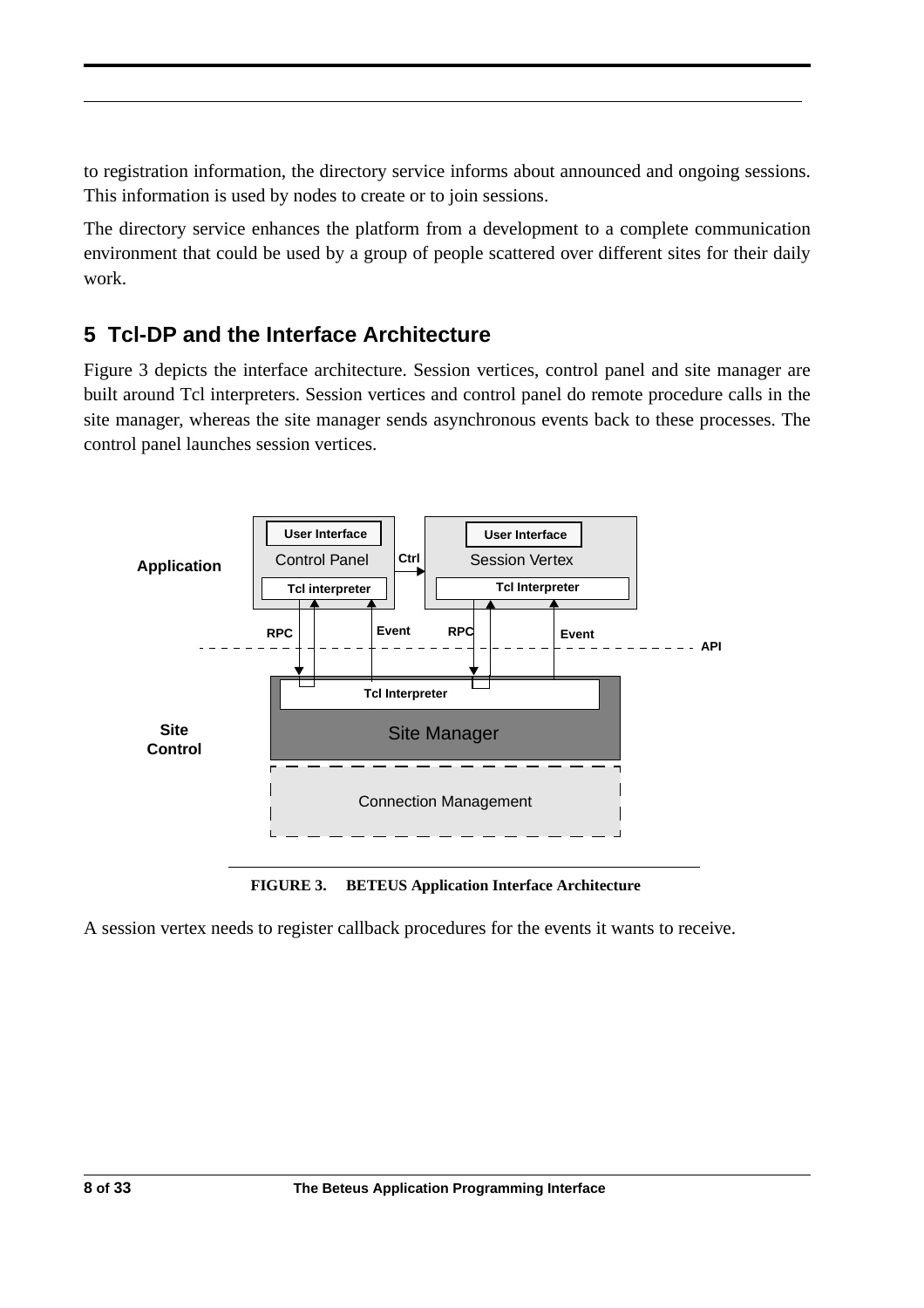# **6 API Procedure Calls and Event Notifications**

This section contains an overview of the API procedure calls and event notifications. Tables are given for procedure calls, event notifications, parameter types and important variables.

## **6.1. API Procedure Call and Event Notification Overview**

API procedure calls are classified into the following categories:

| <b>Registration</b>        | user registration and deregistration    |
|----------------------------|-----------------------------------------|
| <b>Endpoint Handling</b>   | audio and video endpoint device control |
| <b>Session Directory</b>   | directory service related calls         |
| <b>Session Startup</b>     | session initialization and startup      |
| <b>Session Information</b> | convenience functions                   |
| <b>Session Control</b>     | session membership and lifetime control |
| <b>Bridge Set Handling</b> | application state/bridge set handling   |
| Communication              | communication among session vertices    |
| <b>Role Handling</b>       | role assignment and transfer            |
| <b>Application Sharing</b> | X11 application sharing                 |

The following section describes theses categories in more detail. Table 1 shows a summary of API function calls. There is an entry in the restriction column if usage of the call is restricted. Registration and deregistration are not really restricted to the control panel, but it can be assumed that only the control panel will call these procedures. A good portion of the procedure calls are restricted to the session master.

Table 2 show the event notifications send to the control panel. A control panel does not need to register these callbacks - the event names used correspond to control panel procedures that must be implemented by every control panel. Table 3 shows the event notifications sent to session vertices. Most event notifications to session vertices are the result of session master action. A session vertex that wants to receive them must explicitly register a callback function with the site management. The event identifier that is used in the registration call is indicated in the second column of Table 3.

| Category     | Call     | <b>Restriction</b> | <b>Description</b>                 |
|--------------|----------|--------------------|------------------------------------|
| Registration | Register | control panel      | registers a user with the platform |

| <b>Table 1: API Procedure Call Overview</b> |  |  |  |
|---------------------------------------------|--|--|--|
|---------------------------------------------|--|--|--|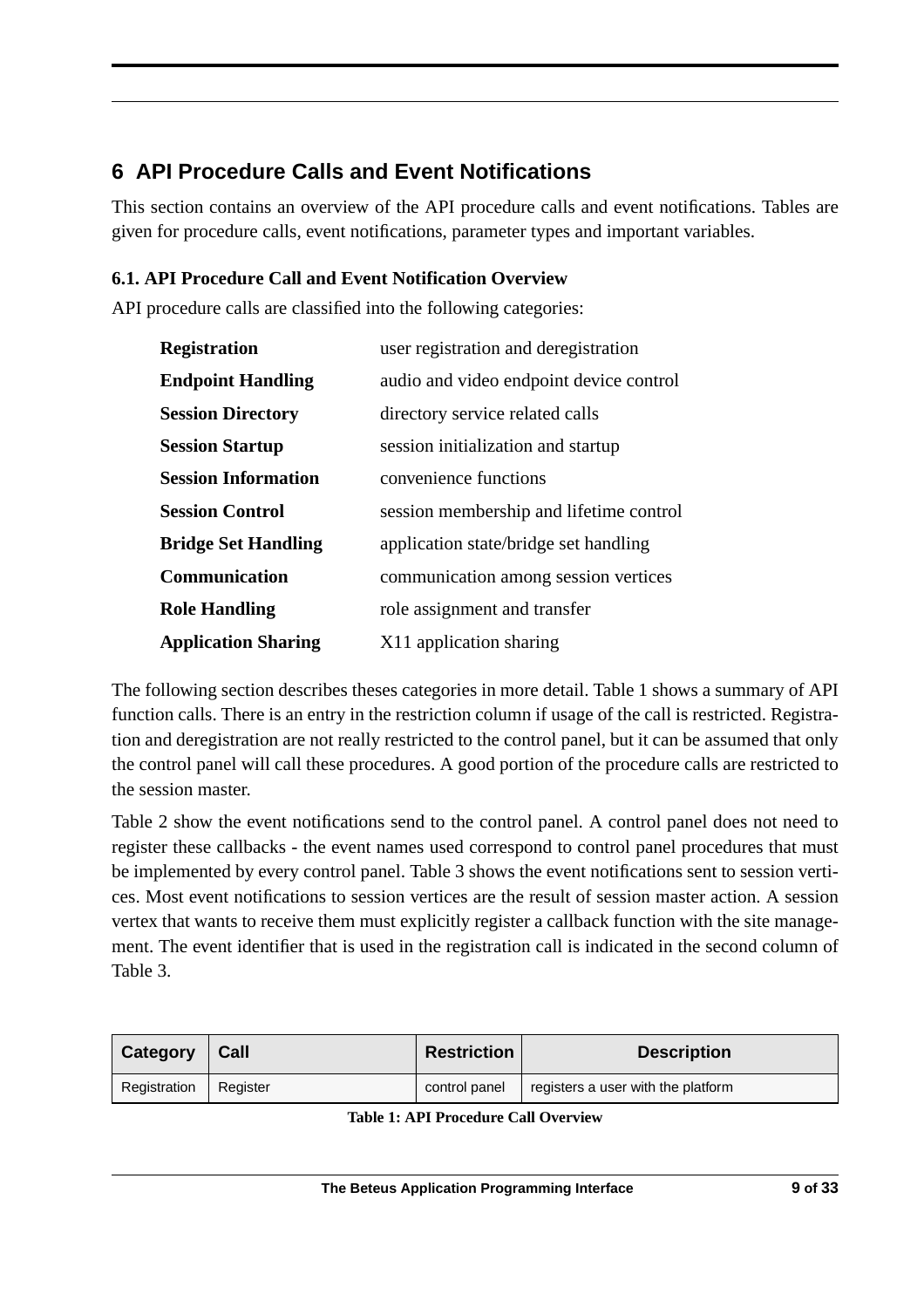| Category                      | Call                      | <b>Restriction</b>       | <b>Description</b>                                         |
|-------------------------------|---------------------------|--------------------------|------------------------------------------------------------|
|                               | Deregister                | control panel            | deregisters a user from the platform                       |
| Endpoint                      | GetEndpoints              | $\overline{\phantom{a}}$ | gets the audio/video endpoints of the node                 |
| Handling                      | <b>SetDeviceParameter</b> |                          | sets a device (endpoint) parameter                         |
|                               | <b>GetDeviceParameter</b> | $\overline{\phantom{a}}$ | gets all parameter settings of a device                    |
|                               | <b>Disable</b>            |                          | disable an endpoint                                        |
|                               | Enable                    |                          | enable an endpoint that was disabled                       |
|                               | Loop                      |                          | connect a local source to a local sink endpoint            |
|                               | Unloop                    |                          | disconnect a local sink from local sources                 |
| Session                       | SessionAnnounce           | $\overline{\phantom{a}}$ | announce a session                                         |
| Directory                     | SessionAnnouncementCancel | $\overline{\phantom{m}}$ | cancel a session announcement                              |
|                               | SessionAnnouncementGet    | $\overline{a}$           | get the identifiers of all sessions                        |
|                               | SessionOngoingGet         |                          | get the identifiers of all ongoing sessions                |
|                               | SessionAnnounceQuery      |                          | get the description of a certain session                   |
|                               | SessionOngoingQuery       |                          | get the description of a certain ongoing session           |
| Session                       | SessionInit               | master                   | start session initialization                               |
| Startup                       | SessionInitRole           | master                   | initialize a session role                                  |
|                               | DefineBridge              | master                   | define a bridge                                            |
|                               | <b>DefineBridgeSet</b>    | master                   | define a bridge set                                        |
|                               | RegisterCallback          | session vertex           | register an event notification callback                    |
|                               | SessionStart              | master                   | start the session                                          |
| Session                       | GetParticipantID          |                          | get the participant identifier of a participant            |
| Information                   | GetParticipantName        |                          | get the participant name of a participant                  |
|                               | GetSessionVertexId        |                          | get the session vertex identifier of a session ver-<br>tex |
|                               | GetSessionVertexName      |                          | get the session vertex name of a session vertex            |
|                               | SessionGetMaster          | $\overline{\phantom{a}}$ | get the session vertex of the session master               |
| Session                       | SessionJoin               |                          | join a session                                             |
| Control                       | SessionLeave              | non masters              | leave a session                                            |
|                               | SessionKill               | master                   | kill a session                                             |
| <b>Bridge Set</b><br>Handling | ChangeBridgeSet           | master                   | change the active bridge set                               |

**Table 1: API Procedure Call Overview**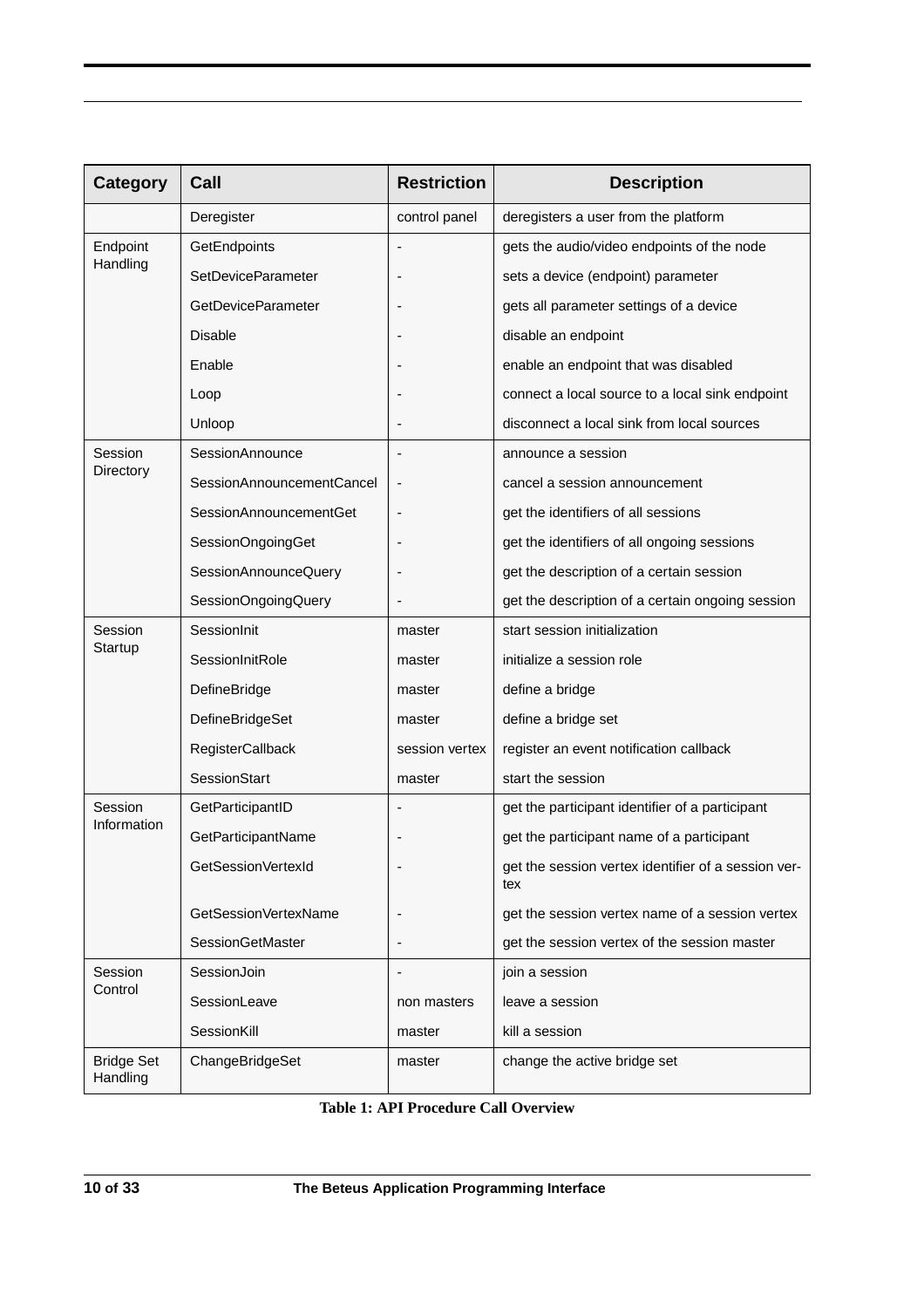| Category           | Call                 | <b>Restriction</b>       | <b>Description</b>                                |
|--------------------|----------------------|--------------------------|---------------------------------------------------|
| Communica-<br>tion | Send                 | $\overline{\phantom{0}}$ | send a message to another session vertex          |
| Role               | SessionGetRoleHolder | $\overline{\phantom{0}}$ | get a list of participants holding a certain role |
| Handling           | SessionGetRole       | ٠                        | get the list of roles a participant holds         |
|                    | SessionMaster        | master                   | transfer the master role                          |
|                    | AddRole              | master                   | add a role to a participant                       |
|                    | RemoveRole           | master                   | remove a role from a participant                  |
| Application        | GetXapps             | $\overline{\phantom{0}}$ | get the list of sharable X11 applications         |
| Sharing            | ShareXapp            | ٠                        | share an X11 application                          |
|                    | UnshareXapp          | $\overline{\phantom{a}}$ | unshare an X11 application                        |

**Table 1: API Procedure Call Overview**

| Event               | <b>Description</b>                           |  |
|---------------------|----------------------------------------------|--|
| Invitation          | invite the participant to a session          |  |
| <b>BroadcastRcv</b> | reception of a broadcast message             |  |
| <b>NewSession</b>   | notification for session directory update    |  |
| <b>UserNotify</b>   | notify an new registration or deregistration |  |
| <b>NewAV</b>        | notify a audio/video parameter change        |  |

**Table 2: API Event Notification To Control Panel**

| <b>Event Type</b> | Evid | <b>Description</b>                          |
|-------------------|------|---------------------------------------------|
| Receive           | 1    | a message from another session vertex       |
| Join              | 2    | a new participant in the session            |
| Left              | 3    | a participant left the session              |
| Kill              | 4    | the session is killed                       |
| RoleAdd           | 5    | a role got added to this session vertex     |
| RoleDel           | 6    | a role got removed from this session vertex |

**Table 3: API Event Notification To Session Vertices**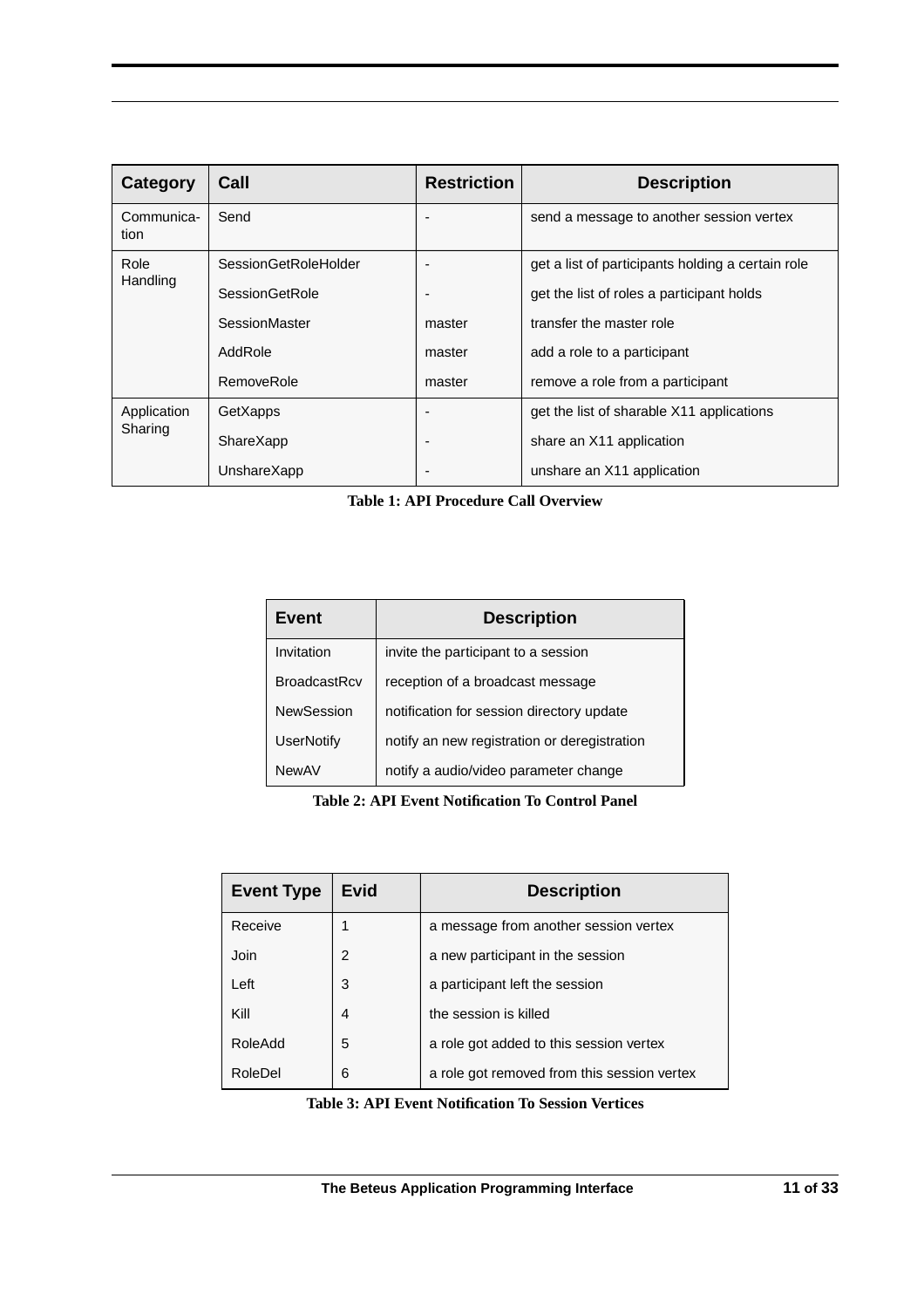#### **6.2. API Types**

Since the Beteus API is based on Tcl all variables come as strings and lists of strings. A string can have multiple interpretations which for themselves are not part of the weakly typed Tcl. The type interpretations that are used by the API Tcl-DP calls are shown in Table 3. This table has columns for type name, Tcl conversion function, Tcl string format and corresponding  $C/C++$  type. The type names that are defined are String, Integer, Enum, Time and List. String, Integer, Enum and Time are string variables in Tcl; List is an arbitrary list that contains String, Integer, Enum, Time or again a List as items. Within C or C++ code the Tcl standard conversion functions should be used for Integer, Enum and List. Conversion is not necessary for strings, and for the Time type there exists a proprietary conversion function. After conversion to  $C/C++$  types, String is char<sup>\*</sup>, Integer and Enum are int, Time is long, and List is decomposed into an array of argc char\* strings of which again each has to be converted.

The basic types in Table 3 are the building block for the composed types that are listed in Table 4. Table 3 and Table 4 contain all type interpretations currently be used for the API.

| <b>Type Name</b>     | <b>Conversion</b>    | <b>Tcl String Format</b>                                                                                                                                        | $C/C++$ Type           |
|----------------------|----------------------|-----------------------------------------------------------------------------------------------------------------------------------------------------------------|------------------------|
| String               | (unnecessary)        | '/0' terminated character string                                                                                                                                | char*                  |
| Integer              | Tcl GetInt()         | '/0' terminated numeric character string                                                                                                                        | int                    |
| Enum $\{1, 2, 3, \}$ | Tcl GetInt()         | '/0' terminated numeric character string                                                                                                                        | int                    |
| Time                 | proprietary function | /0' terminated character string                                                                                                                                 | typedef long Time      |
| List{listItem}       | Tcl_SplitList()      | '/0' terminated character string containing list<br>items separated by whitespace characters - if a<br>list item is itself a list it is limited by curly braces | int argc, char* argv[] |

#### **Table 4: Basic Types**

| <b>Type Name</b> | <b>Decomposition</b>                                                                | <b>Description</b>                                                                                                             |
|------------------|-------------------------------------------------------------------------------------|--------------------------------------------------------------------------------------------------------------------------------|
| StringList       | typedef List{String} StringList                                                     | list of strings                                                                                                                |
| IntegerList      | typedef List{Integer} IntegerList                                                   | list of integers                                                                                                               |
| Eplist           | typedef String Epname<br>typedef Enum{1,2} Fdir<br>typedef List{Epname Fdir} Eplist | list of endpoint descriptions - an endpoint<br>description contains an endpoint name and a<br>flow direction (1=source,2=sink) |
| <b>Rlist</b>     | typedef String Rname<br>typedef Integer Rid<br>typedef List{Rname Rid} Rlist        | list of roles - a list item contains a role name<br>and a role identifier                                                      |

**Table 5: List Types**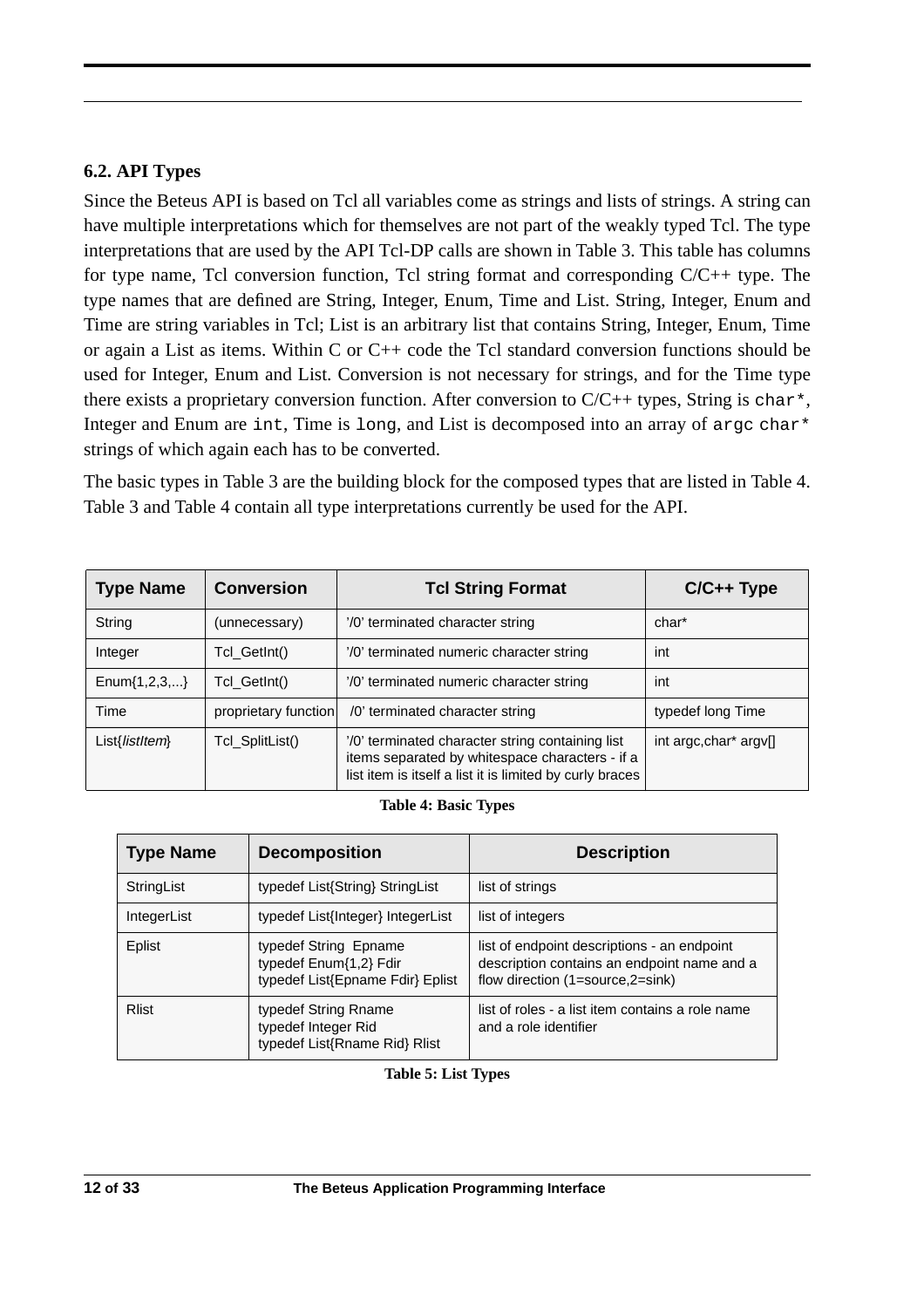| <b>Type Name</b> | <b>Decomposition</b>                                                               | <b>Description</b>                                                                                 |
|------------------|------------------------------------------------------------------------------------|----------------------------------------------------------------------------------------------------|
| Pmlist           | typedef Integer Parid<br>typedef Integer Value<br>typedef List{Parid Value} Pmlist | list of parameter settings - a parameter setting<br>consists of a parameter identifier and a value |

| <b>Variable</b> | <b>Type</b> | <b>Source</b> | <b>Scope</b> | <b>Description</b>                  |
|-----------------|-------------|---------------|--------------|-------------------------------------|
| pid             | Integer     | site mgr      | network (u)  | participant identifier              |
| sid             | Integer     | site mgr      | network (u)  | session identifier                  |
| svid            | Integer     | site mgr      | session (u)  | session vertex identifier           |
| rid             | Integer     | site mgr      | session (u)  | role identifier                     |
| bid             | Integer     | site mgr      | session (u)  | bridge identifier                   |
| bsid            | Integer     | site mgr      | session (u)  | bridge set identifier               |
| epname          | String      | config file   | node (u)     | endpoint name                       |
| pname           | String      | user          | network      | participant name                    |
| rname           | String      | application   | session (u)  | role name                           |
| node            | String      | config file   | site (u)     | node name                           |
| svname          | String      | site mgr      | session(u)   | session vertex name                 |
| aname           | String      | application   | network (u)  | application name                    |
| sname           | String      | user          | network      | session name                        |
| xappname        | String      | user          | site (u)     | name of an X11 sharable application |

#### **Table 5: List Types**

**Table 6: Names and Identifiers**

#### **6.3. API Names and Identifiers**

The names and identifiers that are used in API calls and event notifications correspond to the main abstractions that are discussed in Section 4. Identifiers are of type Integer and are, with few exceptions, assigned by the platform; names are Strings that are assigned by the user, the application, or the configuration file. Most names have equivalences to identifiers. Names are important on the level of graphical user interfaces where they represent the equivalent identifiers in a user-friendly way; identifiers are the real control handles for the platform and remain us such hidden to the user. The exceptions to this rule are the names that denominate nodes and endpoints in the site configuration file.

Table 5 presents a list of the most important names and identifiers. For the specification of the API calls and event notifications variable names are used to circumvent the Tcl type problem. A vari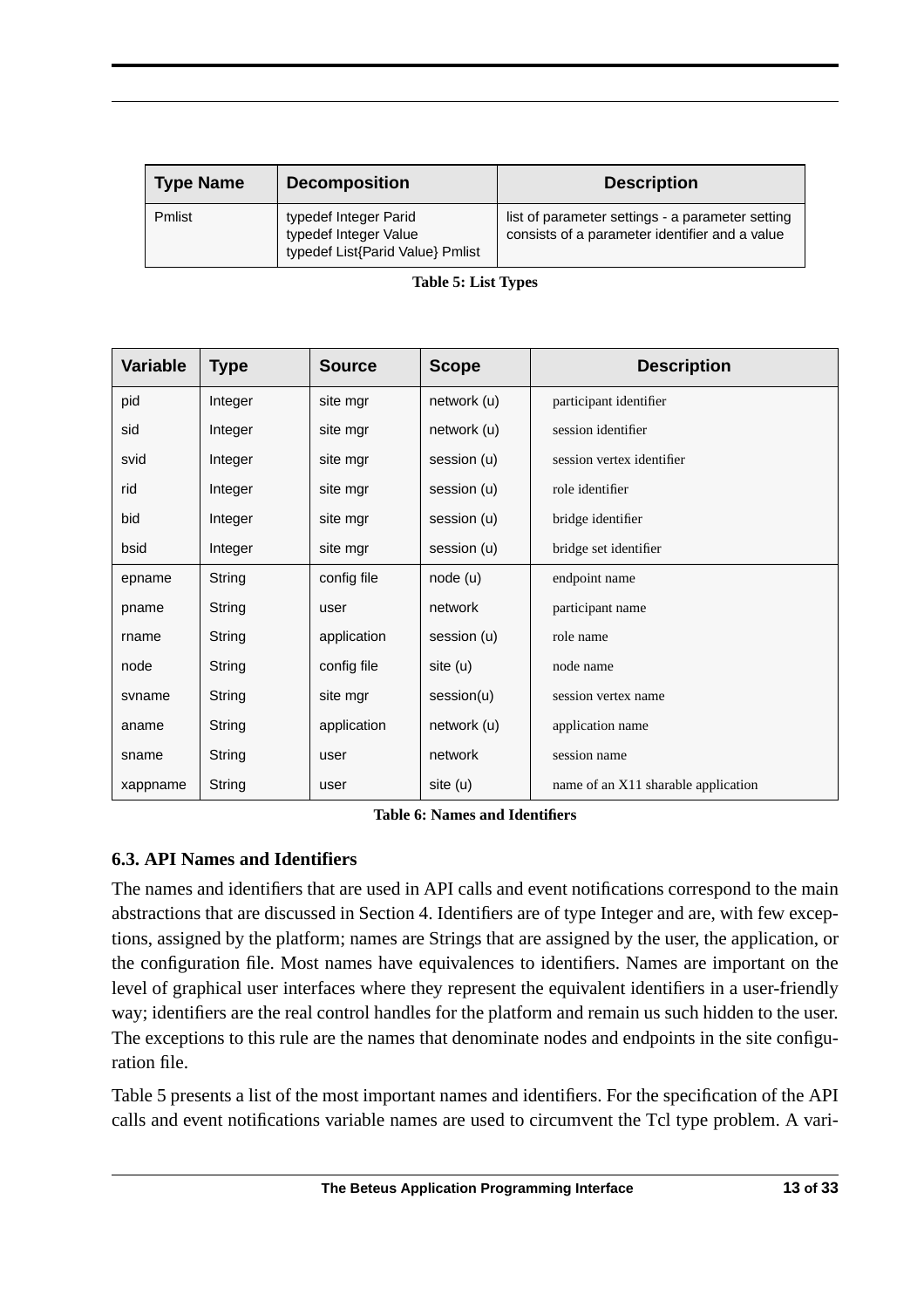able that corresponds to a major concept will therefore have the same name throughout the specification. Table 5 lists for each variable name, type interpretation, assignment source, scope and description. It is also indicated if a name or identifier is unique within its scope.

## **Identifiers**

The participant identifier and the session identifier have network (platform) scope and are unique. Combined they would constitute a unique session vertex identifier. Nevertheless, it was decided to have a separate identifier for this. The session vertex, role, bridge and bridge set identifiers have session scope and are unique within the session.

#### **Names**

Node names have site scope and are unique within a site. Endpoint names have node scope and are unique within their node. Participant and session names have network scope and are visible via the directory service - they do not have to be unique, although it would make sense. A session application name has network scope and must be unique. A role name has session scope and should be unique within the session.

Some words need to be said about the session vertex name. It was felt that it is necessary to have unique session vertex names for the directory service and for display in the user interfaces of the applications. A session vertex name is assigned by the site manager and is a combination of participant name, node name and site name (participant.node.site). The session vertex name is unique within a session; it is unique on the network in case a user on a node can not participate in more than one session. Note that the session vertex name can also be used as a unique participant name.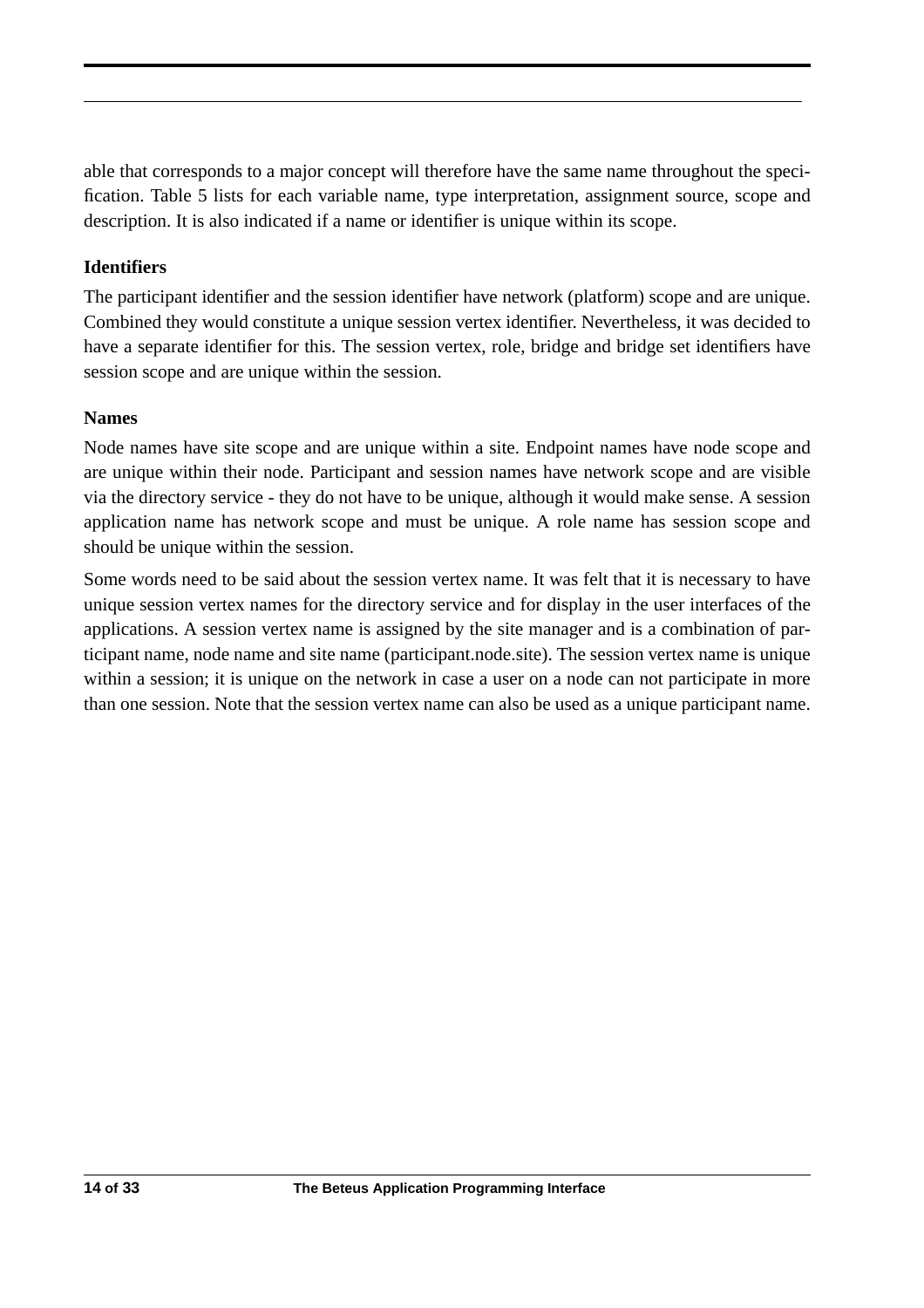# **7 API Procedure Call Reference**

This section contains a detailed reference for the API procedure calls.

## **Calling from within a Tcl Script**

The syntax to be followed when calling a procedure from a Tcl script is:

```
dp_RPC $socket ProcedureName par1 par2 par3.....parn
```
The socket that is used for the communication with the site management is obtained with a call to the Tcl-DP procedures dp\_MakeRPCClientand dp\_connect.

## **Calling from within a C/C++ Program**

There are a couple of C routines that give  $C/C++$  programs access to the Tcl-DP remote procedure call commands. The routine Tdp\_RPC() contains a command parameter - this is the Tcl script that is to be evaluated by the remote Tcl interpreter. It will be set to

char\* command = "ProcedureName par1 par2 par3.....parn";

See Section 3 or the Tcl-DP manual pages for more detail.

## **7.1. Registration**

Prior to any other action a user must register himself with the platform. Once registered a user is visible to other registered users via the directory service of the platform. A user will deregister when he has finished all of his session activities and when he will no more be reachable. Registration and deregistration is a functionality offered by the user interface of the control panel.

## **Register**

A user registers with the name under which he wants to be handled in the directory service and in

| Register pname node |              |         |                        |
|---------------------|--------------|---------|------------------------|
|                     | pname        | String  | participant name       |
|                     | node         | String  | node name              |
|                     | returns: pid | Integer | participant identifier |

following sessions. The control panel itself adds the name of the host or X11 display on which it is running as node name to the registration message. The node name must have a correspondence in the site configuration file. Only one user can be registered with a given node at a time, i.e., a second registration attempt on a node will fail. Note that it is possible that a user registers with the same name at more than one node, if for some reason he wants to participate in more than one session at a time. The registration call returns the unique participant identifier with which the control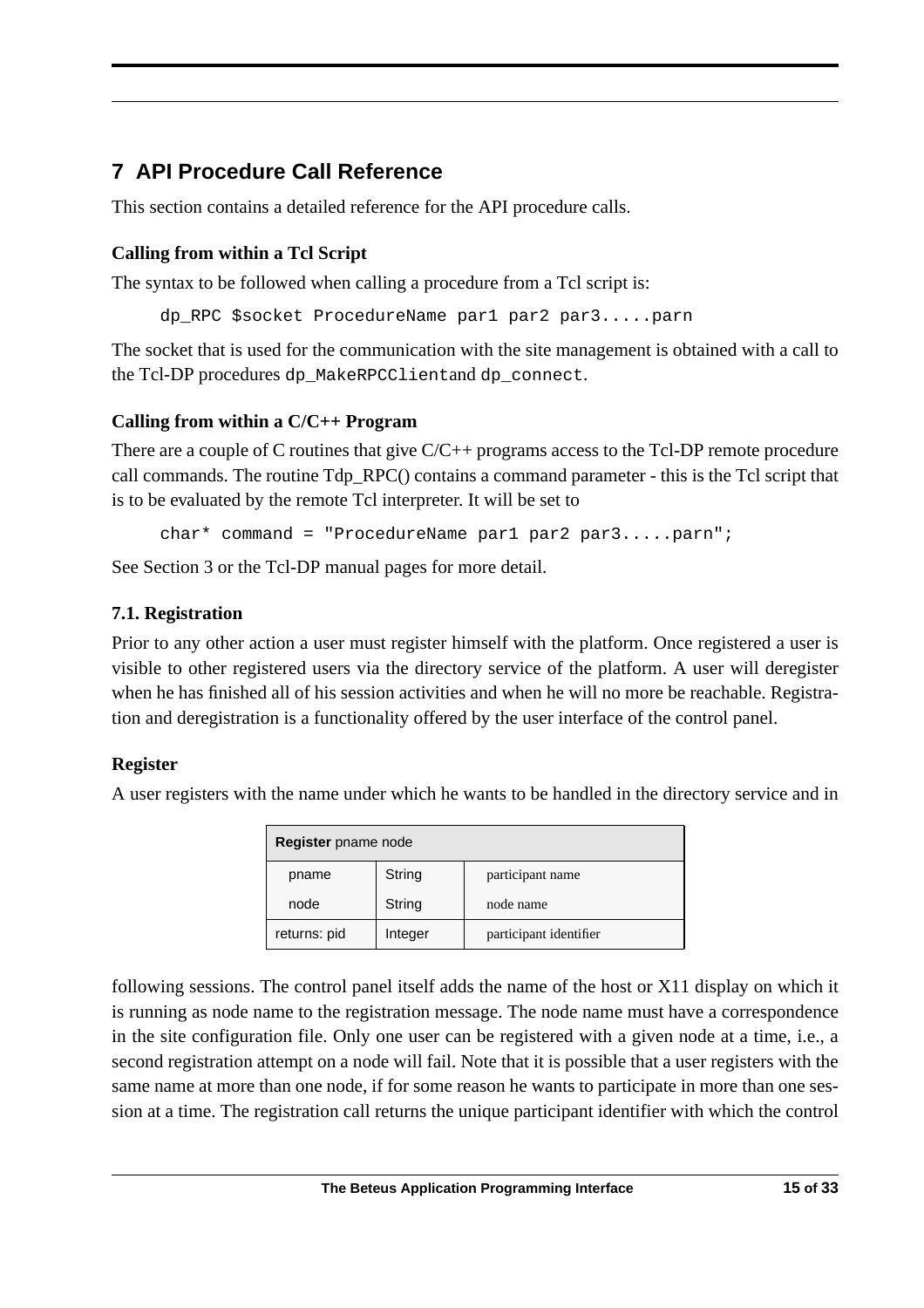panel and the eventual session vertices will identify themselves in consequent calls.

## **Deregister**

For deregistration the control panel simply gives the participant identifier to identify itself. On

| Deregister pid |         |                        |
|----------------|---------|------------------------|
| pid            | Integer | participant identifier |
| returns: -     |         |                        |

deregistration the participant will be removed from the session directory and from all sessions in which he participates.

## **7.2. Endpoint Handling**

Once a participant is registered his control panel and any subsequently launched session vertex can ask for the list of audio and video endpoints that are registered in the site configuration file for this node. The control panel can then let the user control the devices that are associated with these endpoints. Session vertices may offer such control in their user interfaces in parallel to the control panel, but it is more likely that they will control endpoint devices as part of the application scenario in a hidden way.

## **GetEndpoints**

The participant identifier identifies the node for which the endpoint list is wanted. The flow type

| GetEndpoints pid ftype |             |                                                 |
|------------------------|-------------|-------------------------------------------------|
| pid                    | Integer     | participant identifier                          |
| ftype                  | $Enum{1,2}$ | flow type: $1 = \text{audio}, 2 = \text{video}$ |
| returns: eplist        | Eplist      | list of ftype node endpoints                    |

parameter specifies which endpoint list is wanted: audio or video. The return parameter is a list of audio or video endpoint devices. A list item contains the endpoint name and an indication if the endpoint is source or sink.

## **SetDeviceParameter**

To set a device parameter the caller identifies the concerned node with the participant identifier

| SetDeviceParameter pid epname parld value |         |                        |
|-------------------------------------------|---------|------------------------|
| pid                                       | Integer | participant identifier |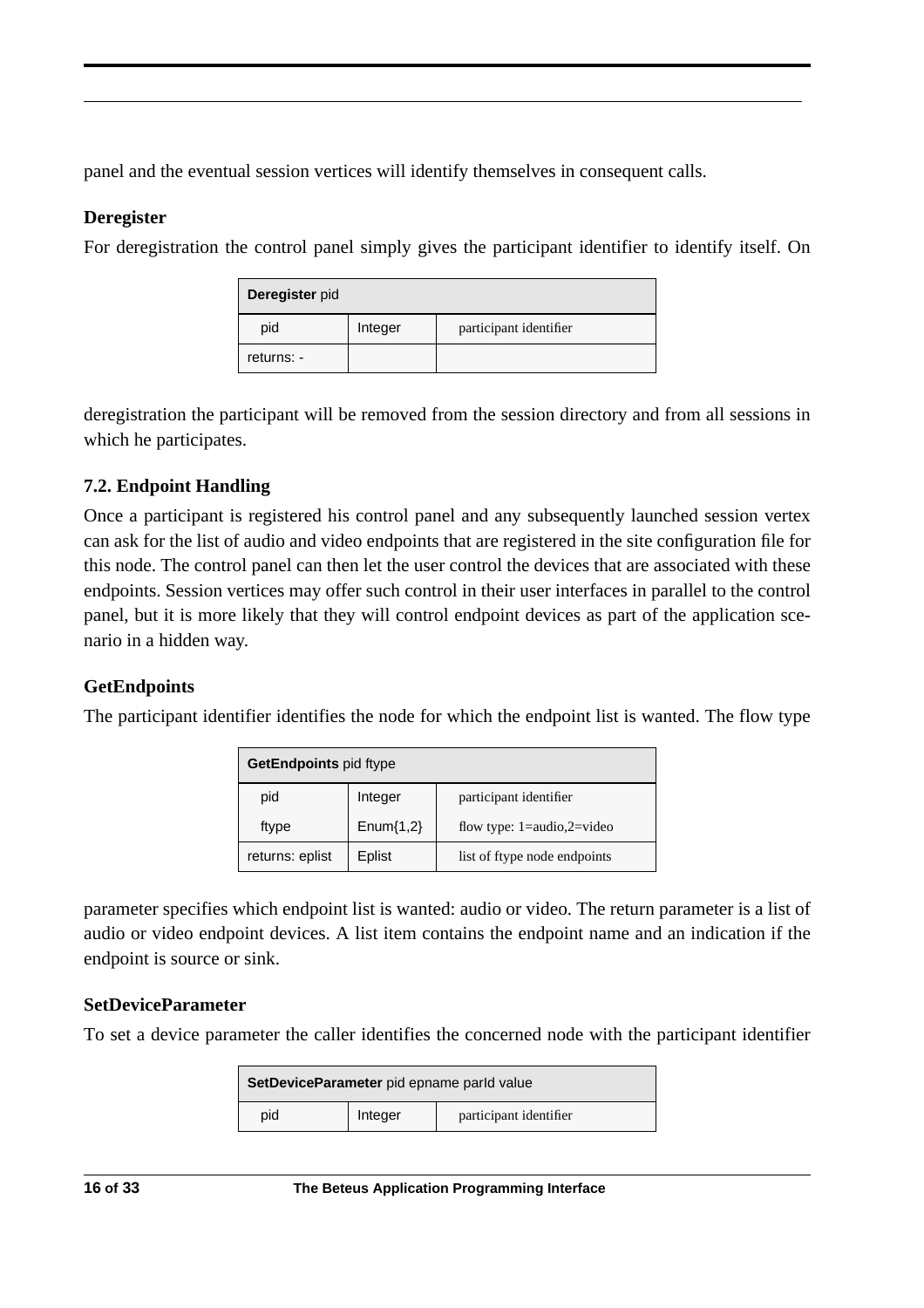| SetDeviceParameter pid epname parld value |         |                      |
|-------------------------------------------|---------|----------------------|
| epname                                    | String  | endpoint name        |
| parid                                     | Integer | parameter identifier |
| value                                     | Integer | value                |
| returns: -                                |         |                      |

and the device parameter with an endpoint name and a parameter identifier. The parameter value is of type Integer.

#### **GetDeviceParameter**

This call returns the parameter settings for one endpoint. An item in the returned parameter list

| GetDeviceParameter pid epname |         |                                  |
|-------------------------------|---------|----------------------------------|
| pid                           | Integer | participant identifier           |
| epname                        | String  | endpoint name                    |
| returns: pmlist               | Pmlist  | list of parameter id/value pairs |

contains a parameter identifier and a parameter value.

#### **Disable**

This call allows to disable an endpoint. The interpretation of this action is endpoint specific: a

| Disable pid epname |         |                        |
|--------------------|---------|------------------------|
| pid                | Integer | participant identifier |
| epname             | String  | endpoint name          |
| returns: -         |         |                        |

video source will stop to transmit, whereas a video sink will stop to playout the received stream. Note that endpoints are per default enabled on startup.

#### **Enable**

This call allows to enable an endpoint that has previously been disabled.

| Enable pid epname |         |                        |
|-------------------|---------|------------------------|
| pid               | Integer | participant identifier |
| epname            | String  | endpoint name          |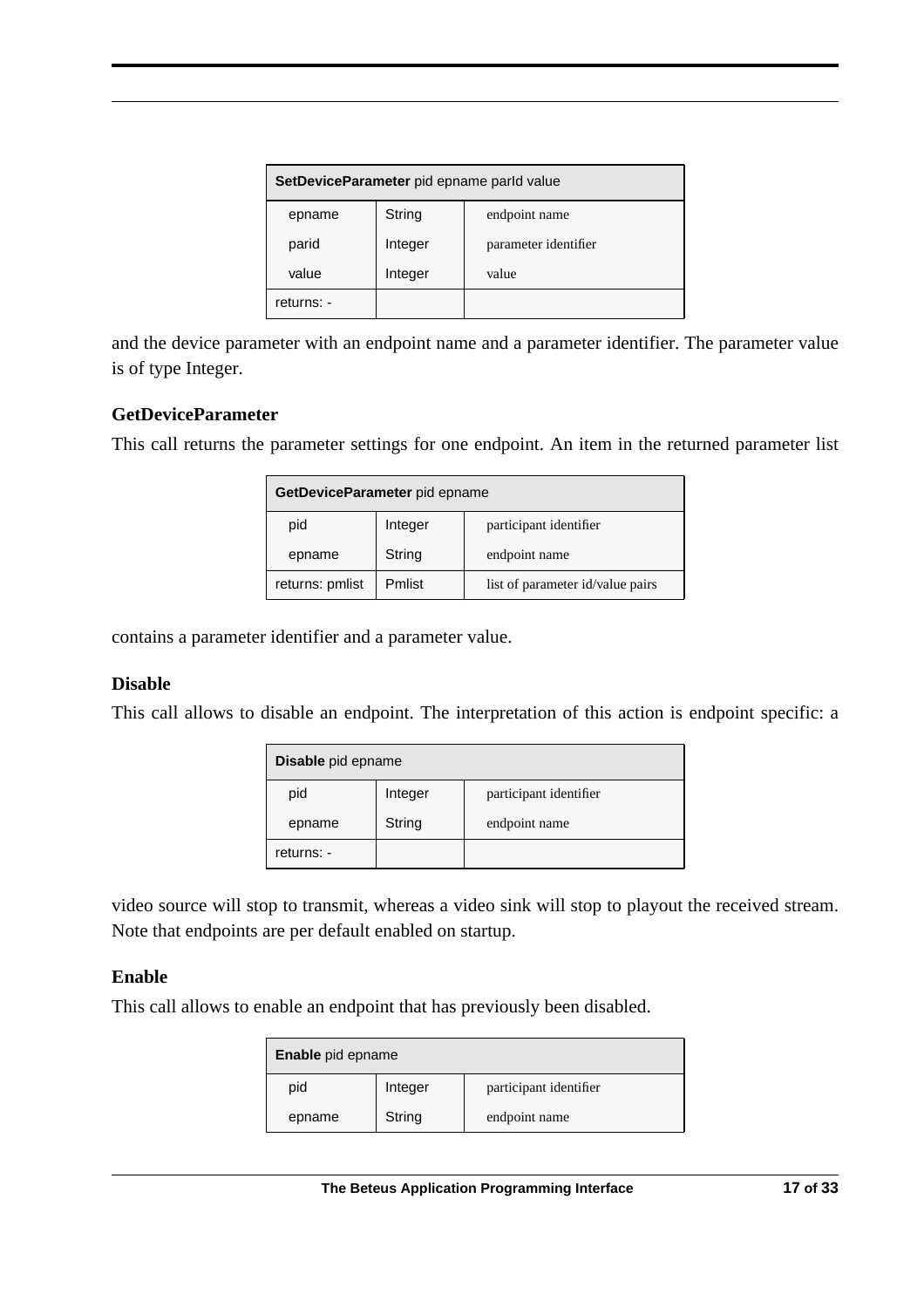| <b>Enable</b> pid epname |  |  |
|--------------------------|--|--|
| returns: -               |  |  |

#### **Loop**

An audio or video stream source can be looped back onto a sink endpoint within the same node.

| Loop pid srcepname sinkepname |         |                        |
|-------------------------------|---------|------------------------|
| pid                           | Integer | participant identifier |
| srcepname                     | String  | source endpoint name   |
| sinkepname                    | String  | sink endpoint name     |
| returns: -                    |         |                        |

This allows a participant to see or hear how he his perceived by other session participants. In the implemented version, this has no effect outside a session since the audio/video processes are not yet running.

#### **Unloop**

This call is the inverse to the loop call; it disconnects the given sink endpoint from a local source

| Unloop pid sinkepname |         |                        |
|-----------------------|---------|------------------------|
| pid                   | Integer | participant identifier |
| sinkepname            | String  | sink endpoint name     |
| returns: -            |         |                        |

endpoints (assuming that a source can be connected to many sinks, but a sink get connected only with one loop at a time).

#### **7.3. Session Directory**

The session directory service offers access to information about registered users and announced and ongoing sessions. The calls listed here are typically used by the control panel, but there is no limitation on them being also used by a session vertex.

#### **SessionAnnounce**

Every session must be announced before it is actually started. The announcement call returns the

| <b>SessionAnnounce</b> pid sname priv sched desc aname command plist |         |                        |
|----------------------------------------------------------------------|---------|------------------------|
| pid                                                                  | Integer | participant identifier |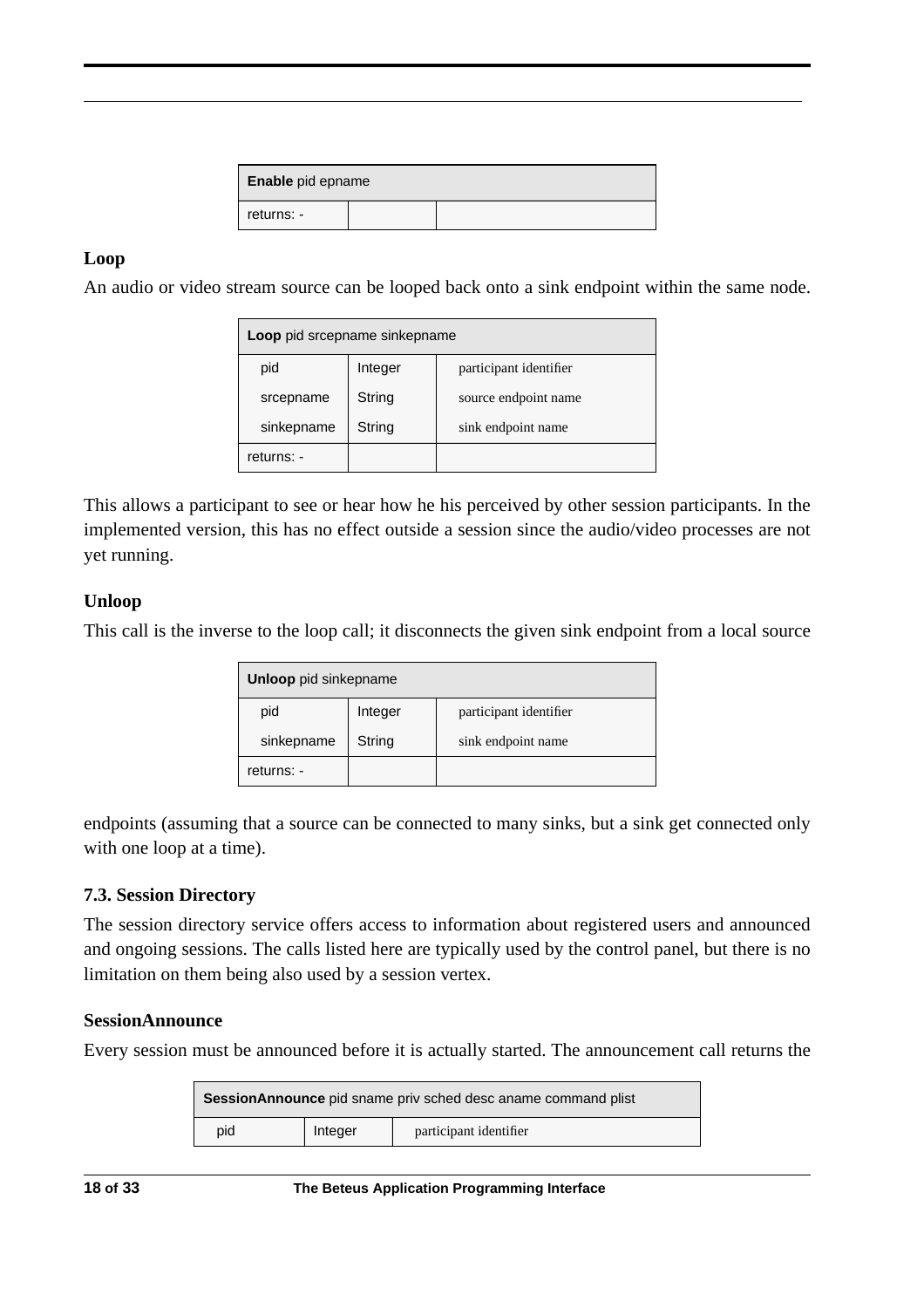| <b>SessionAnnounce</b> pid sname priv sched desc aname command plist |             |                                             |
|----------------------------------------------------------------------|-------------|---------------------------------------------|
| sname                                                                | String      | session name                                |
| priv                                                                 | $Enum{1,2}$ | session privacy: $1 = public, 2 = private$  |
| sched                                                                | Time        | the time for which the session is scheduled |
| desc                                                                 | String      | a textual description of the session        |
| aname                                                                | String      | the name of the session application         |
| command                                                              | String      | session vertex startup command              |
| plist                                                                | StringList  | a list of authorized session participants   |
| returns:sid                                                          | Integer     | session identifier                          |

session identifier that is subsequently needed to start the session. The information given with the announcement call will be made visible to all registered users via the directory service. The session name is an informal attribute of the announced session that helps distinguishing different session announcements. The session name is complemented by a textual description of what this session is about. The privacy parameter indicates if the session is public or private. The announcement call contains further the name of the session application, the command with which a session vertex is launched, and a list of authorized participants in case the session is private.

A session remains in the state *announced* until it is created or cancelled. The session directory does not remove it automatically when the session is not created at the time for which it is scheduled.

#### **SessionAnnouncementCancel**

A session announcement can be cancelled by the participant who announced it.

| SessionAnnouncementCancel pid sid |         |                        |  |
|-----------------------------------|---------|------------------------|--|
| pid                               | Integer | participant identifier |  |
| sid                               | Integer | session identifier     |  |
| returns: -                        |         |                        |  |

#### **SessionAnnouncementGet**

This call returns the session identifiers for all announced or ongoing sessions. These identifiers

| <b>SessionAnnouncementGet</b> |             |                             |
|-------------------------------|-------------|-----------------------------|
| returns: slist                | IntegerList | list of session identifiers |

are subsequently used to query the session directory for sessions.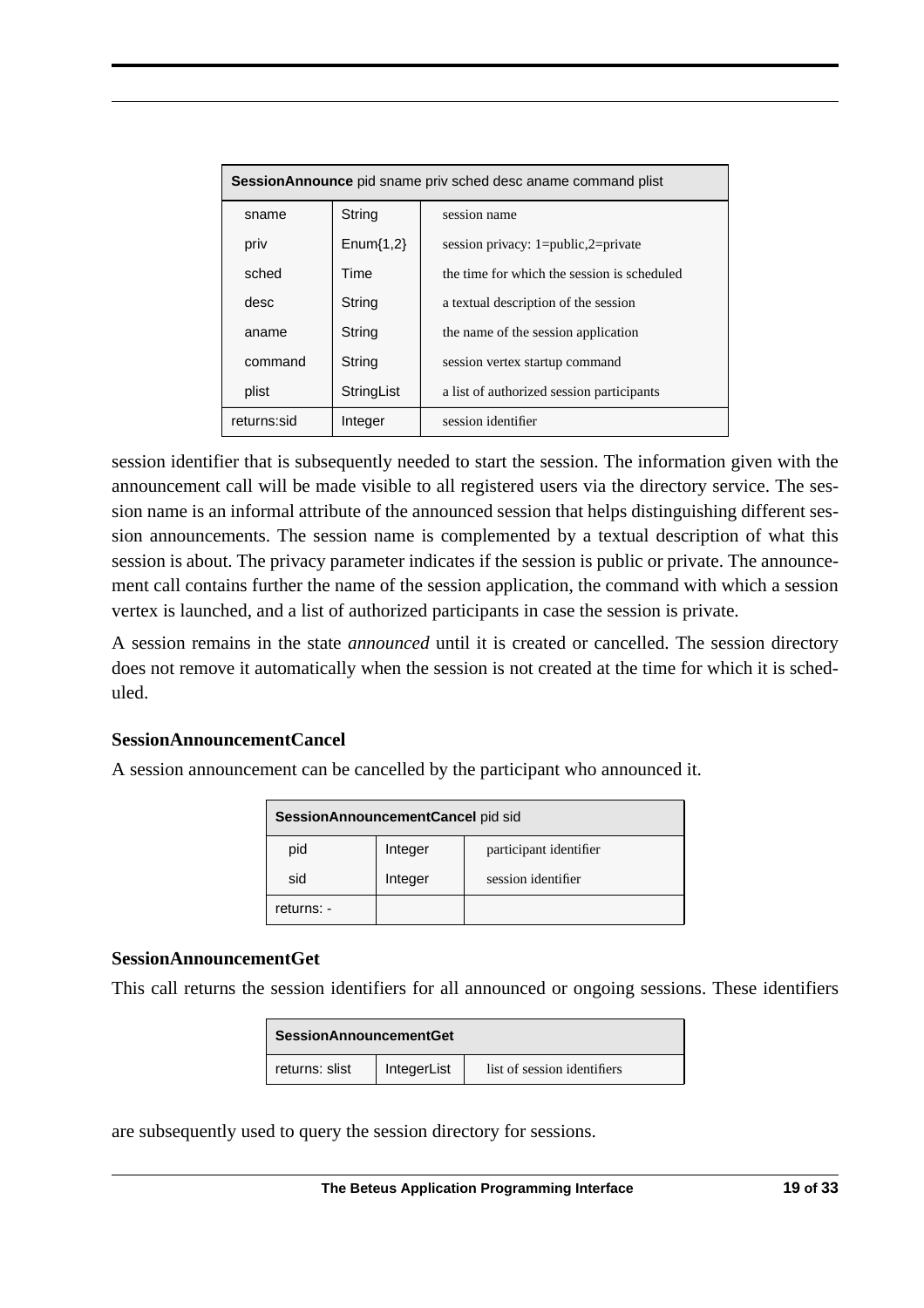#### **SessionOngoingGet**

This call returns the session identifiers for all ongoing sessions. These identifiers are subsequently

| <b>SessionOngoingGet</b> |             |                             |
|--------------------------|-------------|-----------------------------|
| returns: slist           | IntegerList | list of session identifiers |

used to query the session directory for ongoing sessions.

#### **SessionAnnouncementQuery**

This call gives access to the session information that was previously given to the session directory within a session announcement. If the session is private and the querying participant is not in the

| SessionAnnouncementQuery pid sid |             |                                                                               |
|----------------------------------|-------------|-------------------------------------------------------------------------------|
| pid                              | Integer     | participant identifier                                                        |
| sid                              | Integer     | session identifier                                                            |
| returns:                         |             |                                                                               |
| sname                            | String      | session name                                                                  |
| phase                            | $Enum{15}$  | session state: 1=announced, 2=init, 3=ongoing,<br>$4$ =suspended,5=recovering |
| priv                             | $Enum{1,2}$ | privacy: $1 = public, 2 = private$                                            |
| sched                            | Time        | the time for which the session is scheduled                                   |
| desc                             | String      | the textual description of the session                                        |
| aname                            | String      | the name of the session applications                                          |
| command                          | String      | session vertex startup command                                                |
| plist                            | StringList  | list of authorized participants                                               |

list of authorized users, the parameters scheduled time, description and participant list are not returned.

#### **SessionOngoingQuery**

This call retrieves information about ongoing sessions. The call returns the session name and a list

| SessionOngoingQuery pid sid |         |                        |
|-----------------------------|---------|------------------------|
| pid                         | Integer | participant identifier |
| sid                         | Integer | session identifier     |
| returns:                    |         |                        |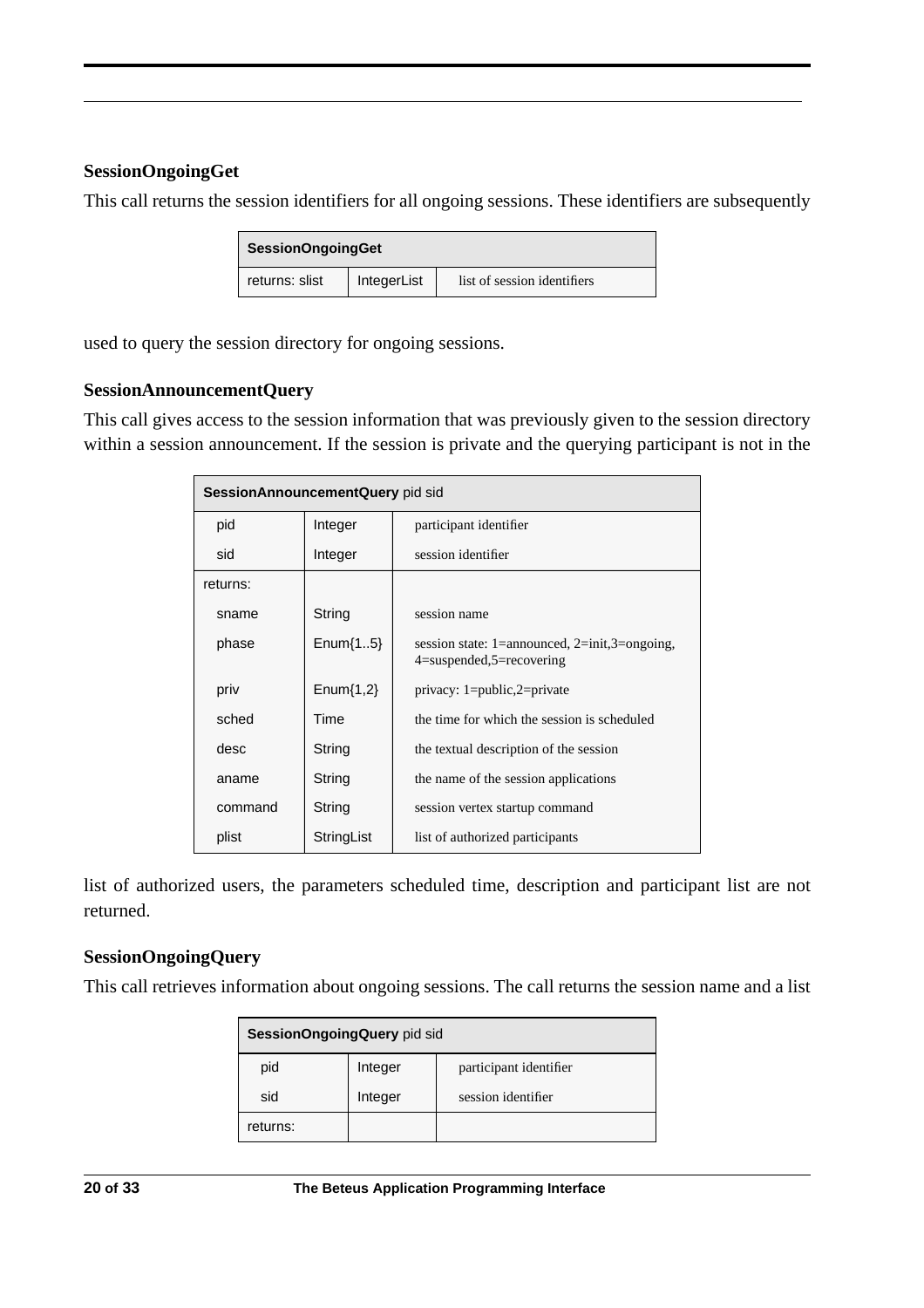| SessionOngoingQuery pid sid |            |                                      |  |
|-----------------------------|------------|--------------------------------------|--|
| sname                       | String     | session name                         |  |
| plist                       | StringList | list of current session participants |  |

of current session participants.

## **7.4. Session Startup**

The calls within the session startup category have to be called in a certain sequence. A session that has previously been announced will be started at some time. Following a respective user command the control panel will fork and execute the command line that is associated with the session announcement. The resulting session vertex will call SessionInit at the beginning and SessionStart at the end of the session startup phase. Inbetween these calls it will configure the session with the application specific roles, bridges and bridge sets, and it will register the event callbacks.

Note that only the participant which announced the session can actually initialize and start it. The session vertex of this participant automatically becomes the master of the session - a role that can subsequently be passed to another session vertex.

#### **SessionInit**

This call marks the beginning of the session initialization period. The session identifier parameter

| SessionInit pid sid |         |                        |
|---------------------|---------|------------------------|
| pid                 | Integer | participant identifier |
| sid                 | Integer | session identifier     |
| returns: -          |         |                        |

must correspond to a session that is announced by the calling participant. The session changes from state *announced* to state *init*.

#### **SessionInitRole**

Roles need to be made known to the infrastructure before they can be used for bridge definitions.

| SessionInitRole pid rname max plist |         |                                |
|-------------------------------------|---------|--------------------------------|
| pid                                 | Integer | participant identifier         |
| sid                                 | String  | session identifier             |
| rname                               | String  | role name                      |
| max                                 | Integer | maximum number of role holders |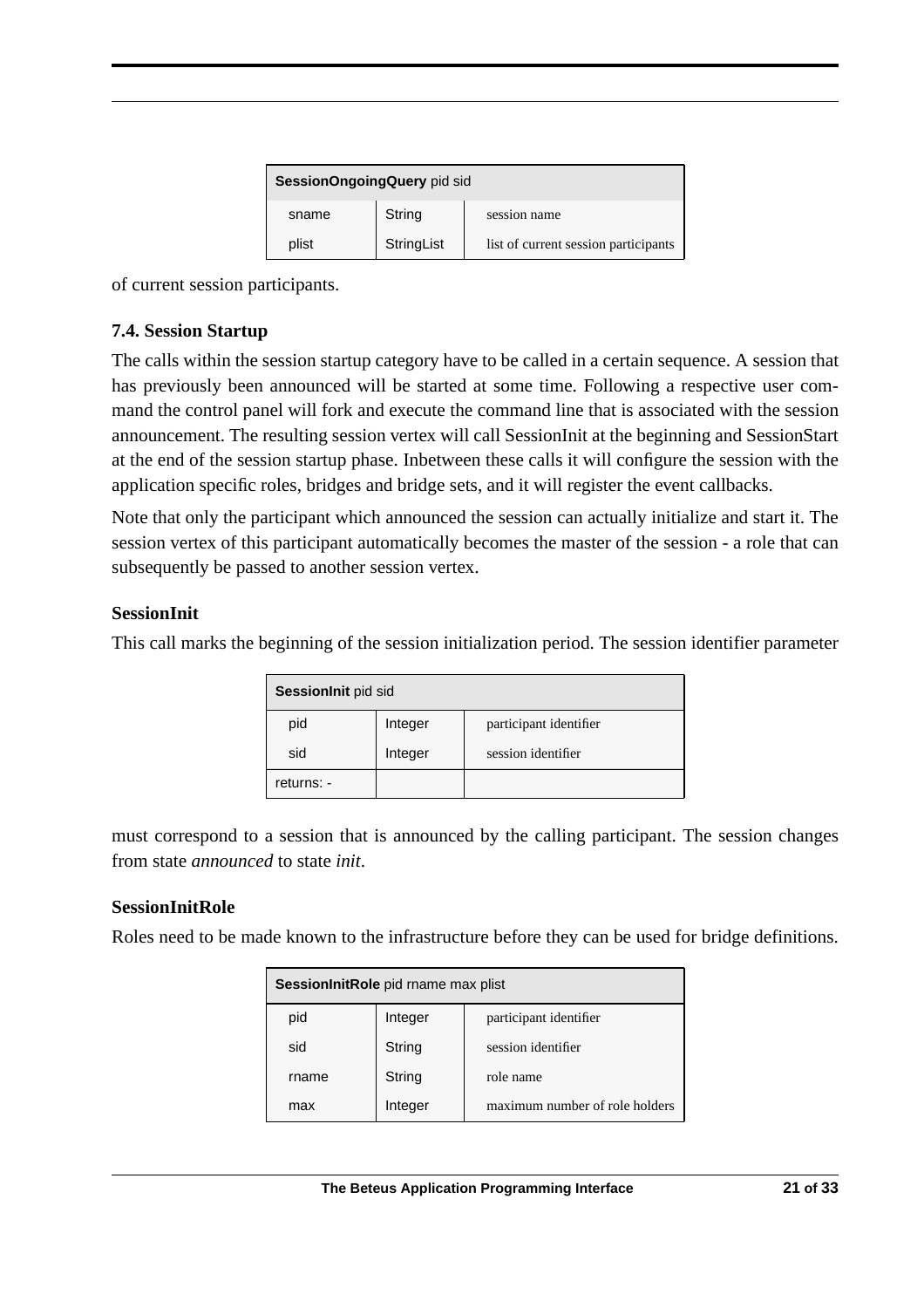| SessionInitRole pid rname max plist |            |                                                 |
|-------------------------------------|------------|-------------------------------------------------|
| plist                               | StringList | list of participants that may hold<br>this role |
| returns: rid                        | Integer    | role identifier                                 |

The role initialization call contains an application specific role name, the maximum number of session participants that may hold the role, and possibly a list of participants to which this role can be assigned to. This list of participant is a list of name, thus participants that register with these name can take the role. The participant list is empty if there no restrictions on role assignment.

The call returns an identifier for the role.

## **DefineBridge**

A bridge can be a point-to-point, point-to-multipoint, multipoint-to-point or multipoint-to-

| <b>DefineBridge</b> pid sid type prio ginfo gtime srcepname rid sinkepname rlist |                  |                                                             |
|----------------------------------------------------------------------------------|------------------|-------------------------------------------------------------|
| pid                                                                              | Integer          | participant identifier                                      |
| sid                                                                              | Integer          | session identifier                                          |
| type                                                                             | Enum $\{1,2,3\}$ | $1 = \text{audio}, 2 = \text{video}, 3 = \text{sharedXapp}$ |
| prio                                                                             | Integer          | priority level $[0100]$                                     |
| ginfo                                                                            | Integer          | information granularity [0.100]                             |
| gtime                                                                            | Integer          | time granularity $[0100]$                                   |
| srcepname                                                                        | String           | source endpoint name                                        |
| rid                                                                              | Integer          | source role identifier                                      |
| sinkepname                                                                       | String           | sink endpoint name                                          |
| rlist                                                                            | IntegerList      | list of sink role identifiers                               |
| returns: bid                                                                     | Integer          | bridge identifier                                           |

multipoint connection depending on how the source and sink roles specified in the DefineBridge call are distributed within the session. A bridge is either an audio, a video or an application sharing connection as given in the type parameter. The priority level decides which of two or more active bridges that are competing for the same endpoint will prevail. The information and time granularity parameters are generic descriptions of stream parameters. In the case of video, time granularity is interpreted as frame rate and information granularity as window size. In the case of audio, time granularity is sample rate and information granularity is sample size. The source and sink endpoint names specify the logical devices that will terminate the network unicast or multicast connections of which the bridge is assembled. The source and sink role identifiers point to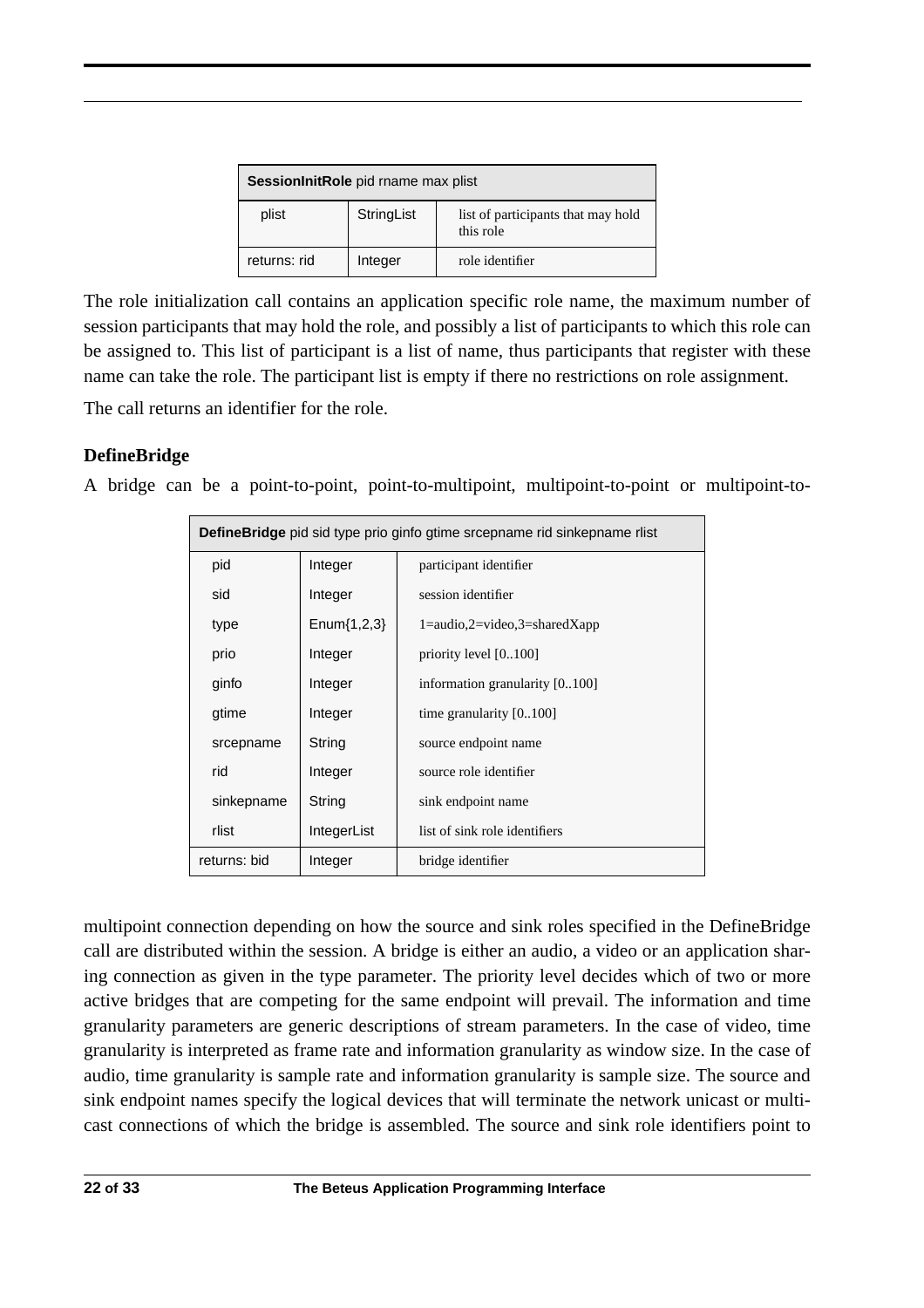the session vertices that are interconnected by the bridge. Note that there may be more than one sink role. This allows to build point-to-multipoint and multipoint-to-multipoint connections with different roles at the sinks. A multipoint-to-point or multipoint-to-multipoint connection is created if there is more than one session vertex holding the respective source role.

The call returns a bridge identifier that is subsequently used to add the bridge to bridge sets.

## **DefineBridgeSet**

Bridges are combined to bridge sets. The call contains a list of bridge identifiers and returns a bridge set identifier. A certain bridge may be added to more than one bridge set.

| DefineBridgeSet pid sid blist |             |                        |
|-------------------------------|-------------|------------------------|
| pid                           | Integer     | participant identifier |
| sid                           | String      | session identifier     |
| blist                         | IntegerList | bridge identifier list |
| returns: bsid                 | Integer     | bridge set identifier  |

#### **RegisterCallback**

The event identifier specifies the event for which a callback is to be registered (see Table 2). The

| RegisterCallback pid sid evid tclcb |         |                         |  |
|-------------------------------------|---------|-------------------------|--|
| pid                                 | Integer | participant identifier  |  |
| sid                                 | Integer | session identifier      |  |
| evid                                | Integer | event identifier        |  |
| tclcb                               | String  | TCL callback identifier |  |
| returns: -                          |         |                         |  |

site management uses the TCL callback identifier when sending event notifications to the session vertex.

#### **SessionStart**

After a session has been initialized it is started. The session enters the state *ongoing* and estab-

| <b>SessionStart</b> pid sid bsid |         |                        |
|----------------------------------|---------|------------------------|
| pid                              | Integer | participant identifier |
| sid                              | Integer | session identifier     |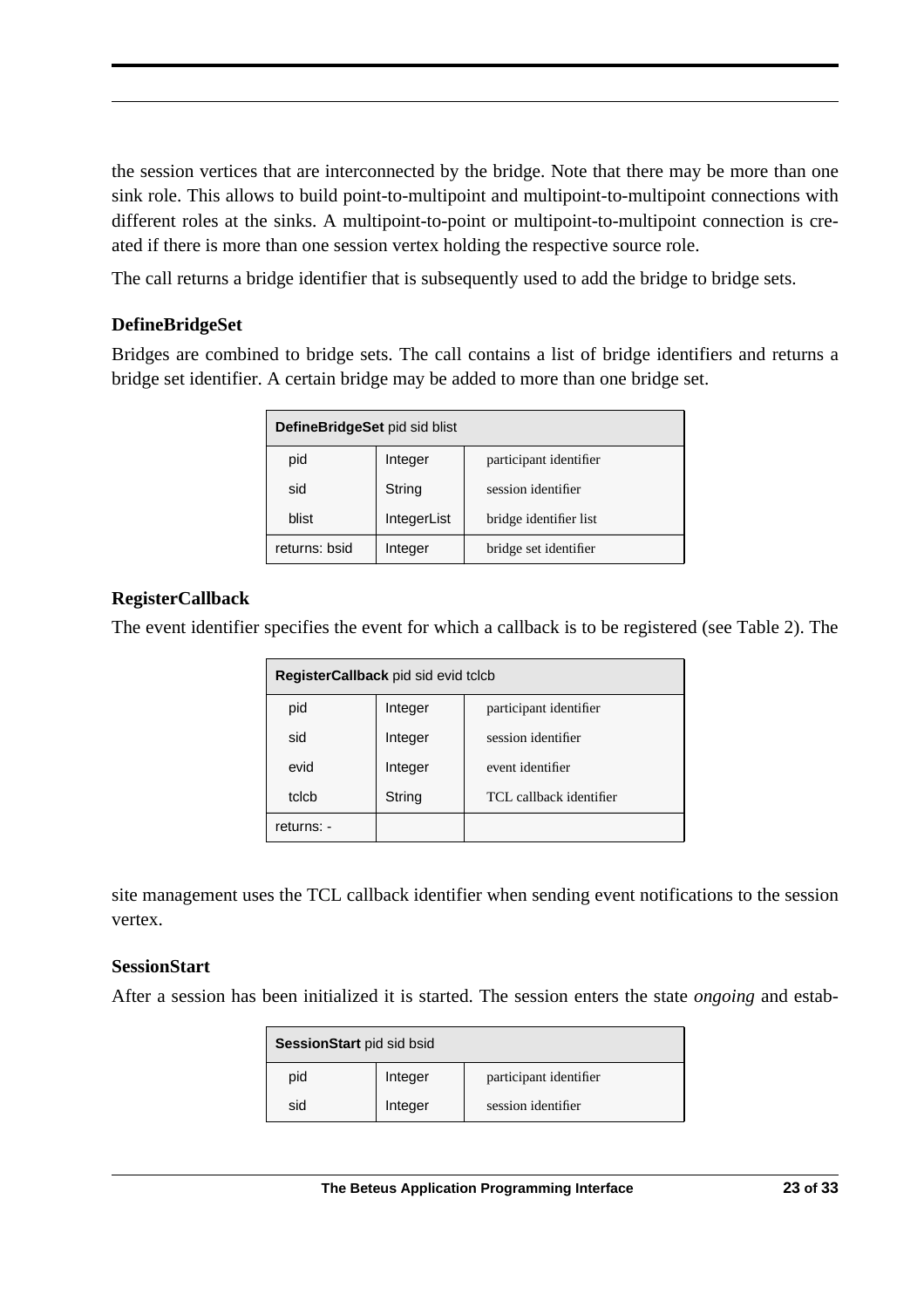| <b>SessionStart</b> pid sid bsid |         |                       |
|----------------------------------|---------|-----------------------|
| bsid                             | Integer | bridge set identifier |
| returns: -                       |         |                       |

lishes the connection structure that corresponds the specified bridge set as soon as participants join the session. Note that the session master also has to join the session to become session participant.

#### **7.5. Session Information**

The following calls allow for some convenience in application implementation; they allow session vertices to retrieve identifers and names in an ad hoc manner, i.e., without memorizing them.

## **GetParticipantId**

This call returns the participant identifier that corresponds to a participant name.

| GetParticipantId pname |         |                        |
|------------------------|---------|------------------------|
| pname                  | String  | participant name       |
| returns: pid           | Integer | participant identifier |

## **GetParticipantName**

This call returns the participant name that is associated with a participant identifier.

| GetParticipantName pid |         |                        |
|------------------------|---------|------------------------|
| pid                    | Integer | participant identifier |
| returns:pname          | String  | participant name       |

## **GetSessionVertexId**

This call returns the identifier of the session vertex that runs at a certain node.

| <b>GetSessionVertexID</b> syname |         |                           |
|----------------------------------|---------|---------------------------|
| syname                           | String  | node name                 |
| returns: svid                    | Integer | session vertex identifier |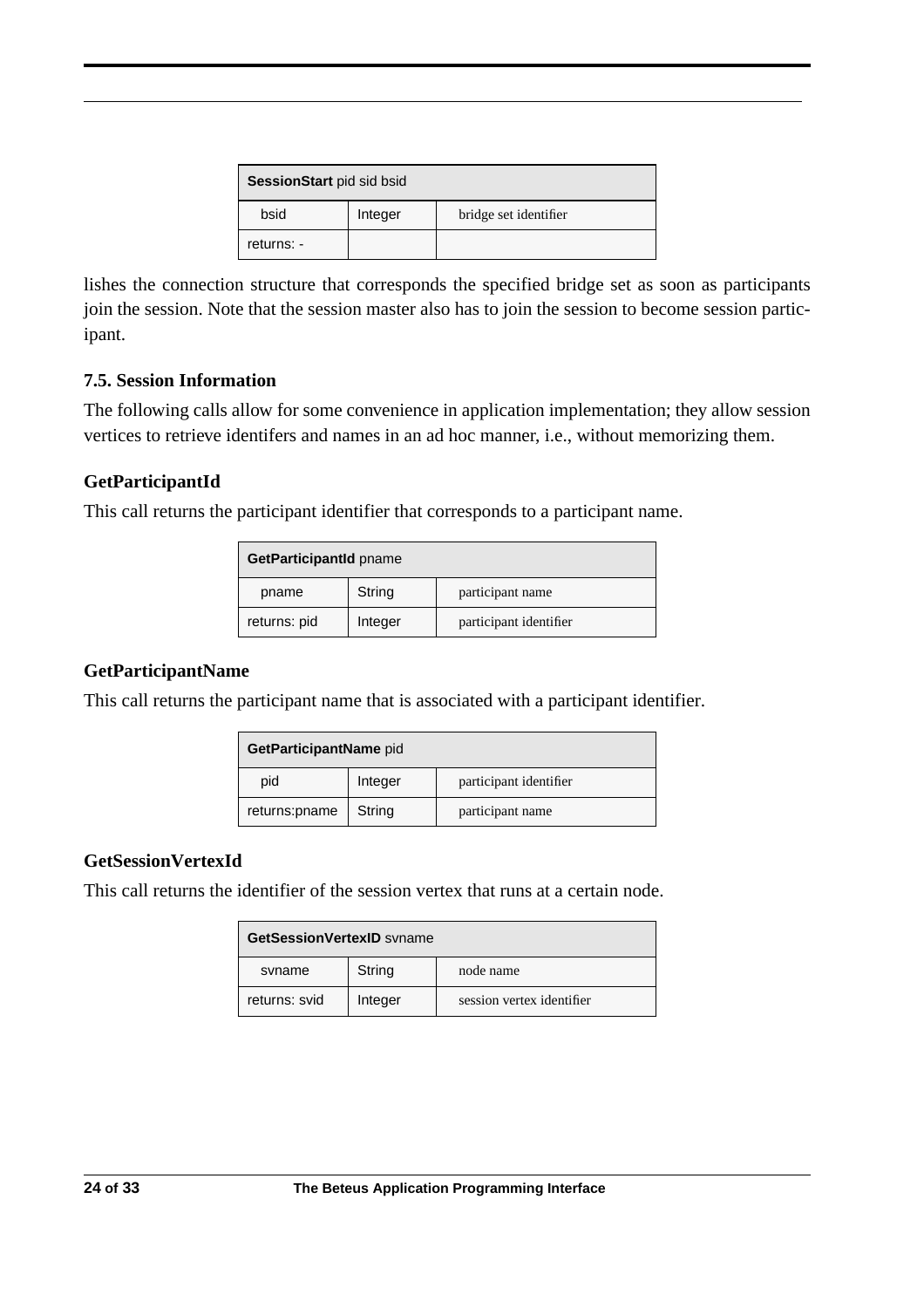#### **GetSessionVertexName**

This call returns the node name that is associated with a registered participant.

| GetSessionVertexName pid |         |                        |
|--------------------------|---------|------------------------|
| pid                      | Integer | participant identifier |
| $returns:$ svname        | String  | session vertex name    |

#### **SessionGetMaster**

This call returns the name of the session vertex that holds the master role for the given session.

| SessionGetMaster pid sid |         |                        |
|--------------------------|---------|------------------------|
| pid                      | Integer | participant identifier |
| sid                      | Integer | session identifier     |
| returns:svname           | String  | session vertex name    |

## **7.6. Session Control**

The calls in this category deal with session membership and session lifetime. A session can only be joined; there is a session invitation mechanism to notify the participant. Session vertices can leave a session or can be kicked out by the session master. The session master can kill the session.

## **SessionJoin**

The SessionJoin call contains the initial specification of the session vertex name. The session ver-

| SessionJoin pid sid svname |         |                           |
|----------------------------|---------|---------------------------|
| pid                        | Integer | participant identifier    |
| sid                        | Integer | session identifier        |
| syname                     | String  | session vertex name       |
| returns: svid              | Integer | session vertex identifier |

tex name is usually the same as the participant name, but it could be another name in further implementation that allows a participant to be in more than one session at a time. A global session vertex name will be assigned by the site manager using a dotted notation consisting of the session vertex name, the node name and the site name. This forms a unique name that can be used for the identification of a session vertex within a session. Nevertheless, the site management also returns a unique session vertex identifier. The session vertex name is displayed in user interfaces, whereas the session vertex identifier is only used for control purposes.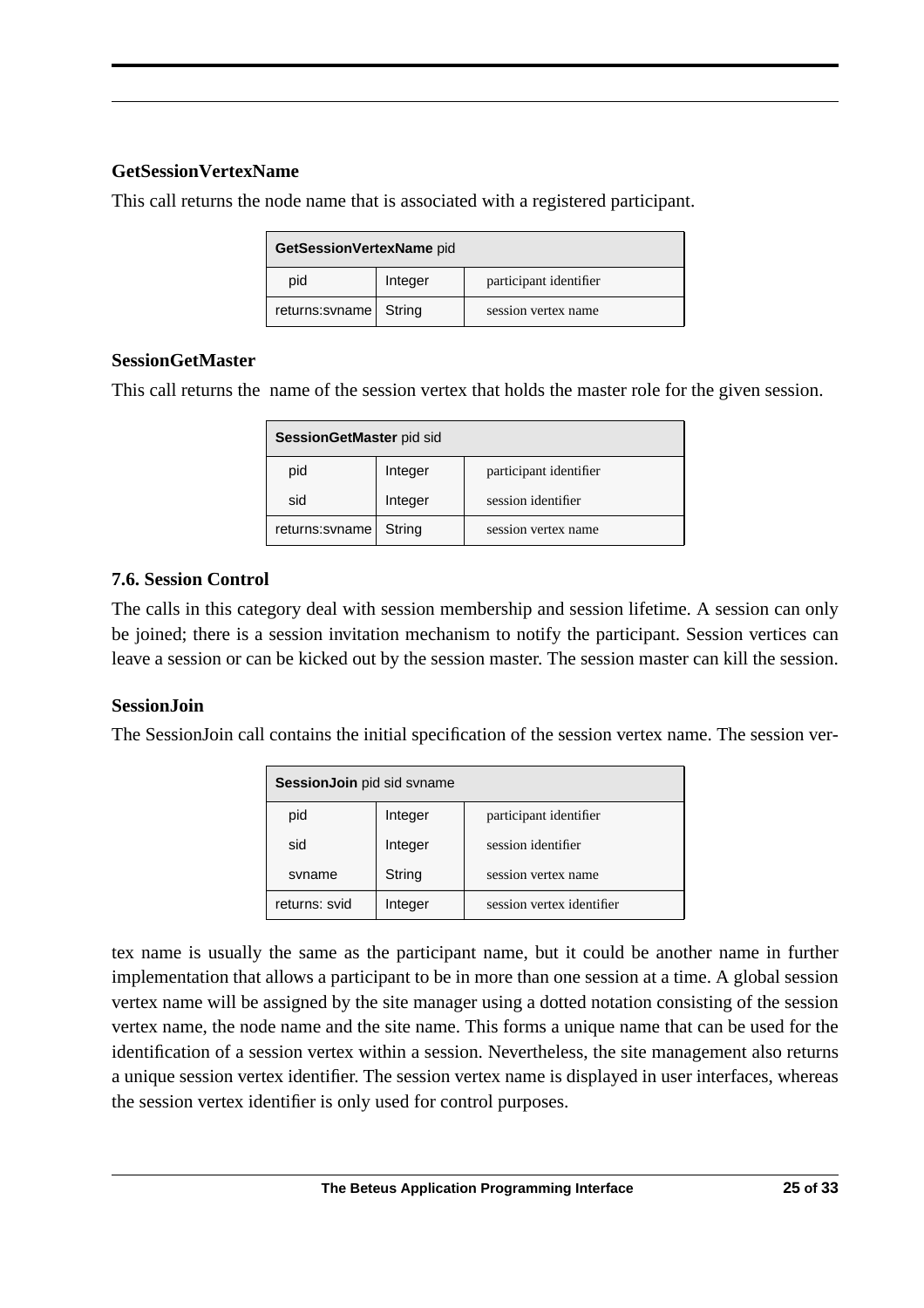#### **SessionLeave**

Any session participant but a master can leave a session. If a session master wants to leave a ses-

| <b>SessionLeave</b> sid syname |         |                           |
|--------------------------------|---------|---------------------------|
| sid                            | Integer | session identifier        |
| svid                           | Integer | session vertex identifier |
| returns: -                     |         |                           |

sion he first has to turn over his role to another session participant. The session participant identifies himself with his session vertex identifier.

#### **SessionKill**

Only the session master can kill the session. The session master identifies himself with his session

| <b>SessionKill sid svid</b> |         |  |
|-----------------------------|---------|--|
| sid                         | Integer |  |
| svid                        | Integer |  |
| returns: -                  |         |  |

vertex identifier.

## **7.7. Bridge Set Handling**

The number of bridge sets defined for an application corresponds to possible application states. The connection structures established among the session participants by two bridge sets are likely to be fundamentally different from each other.

#### **ChangeBridgeSet**

Only the session master can change a bridge set. The initial bridge set was specified in the SessionStart call. When changing the bridge set the master identifies himself with his session vertex

| <b>ChangeBridgeSet sid svid bsid</b> |         |                           |
|--------------------------------------|---------|---------------------------|
| sid                                  | Integer | session identifier        |
| svid                                 | Integer | session vertex identifier |
| bsid                                 | Integer | bridge set identifier     |
| returns: -                           |         |                           |

identifier.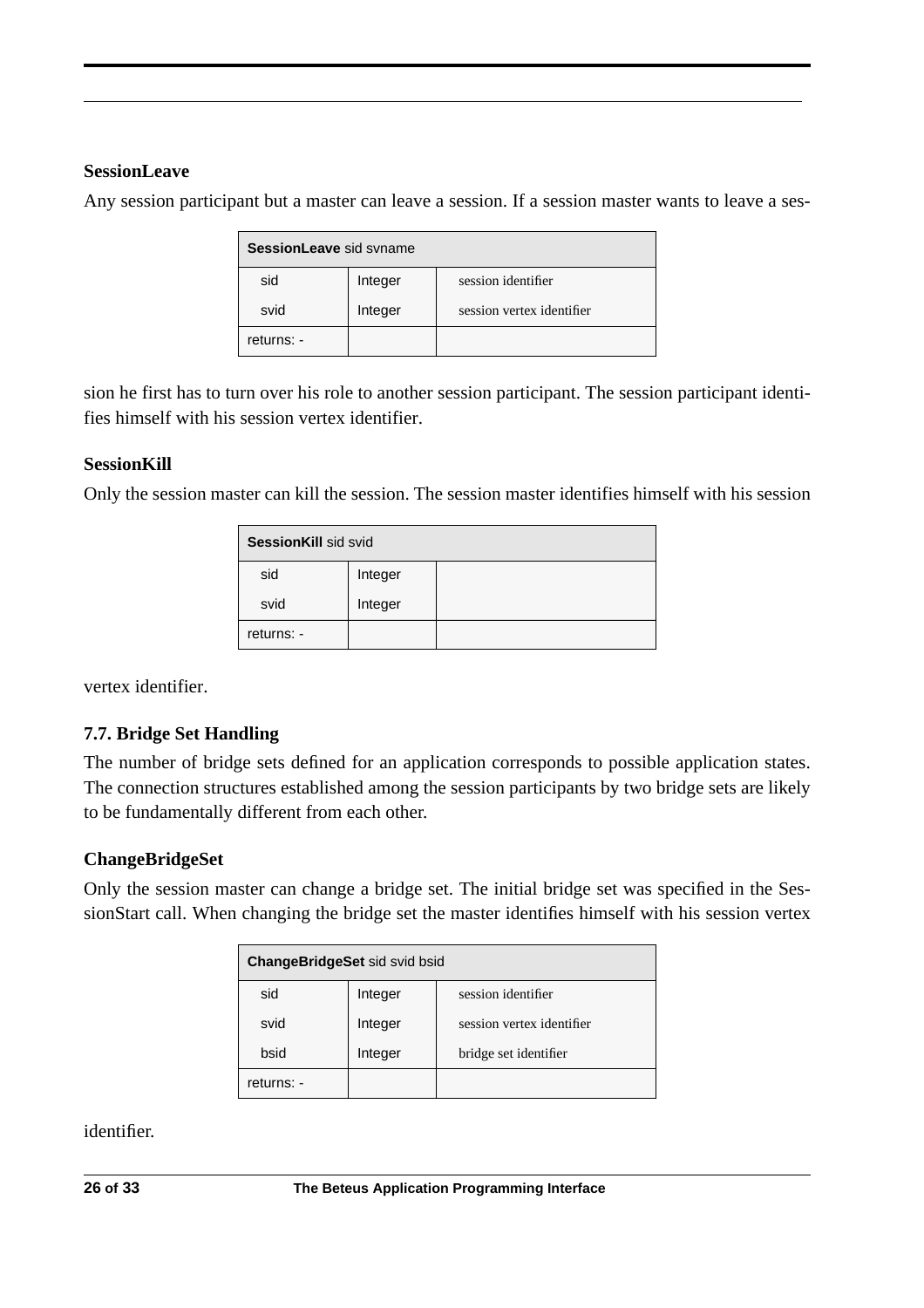#### **7.8. Communication**

The session vertices of a session are the endpoints of a distributed application; as such they must communicate with each other.

#### **Send**

This call sends a message to a list of session vertices. If the session vertex wants to send a mes-

| Send svlist msg |            |                         |
|-----------------|------------|-------------------------|
| svlist          | StringList | session identifier list |
| msg             | String     | message                 |
| returns: -      |            |                         |

sage to specific role holders he first has to find out about their session vertex identifiers (Session-GetRoleHolder).

#### **7.9. Role Handling**

Roles can be added or removed from session vertices. A session vertex may hold more than one role at the same time.

#### **SessionGetRoleHolder**

This call returns a list of the participants that hold a certain role.

| SessionGetRoleHolder pid sid rid |            |                                     |
|----------------------------------|------------|-------------------------------------|
| pid                              | Integer    | participant identifier              |
| sid                              | Integer    | session identifier                  |
| rid                              | Integer    | role identifier                     |
| returns: plist                   | StringList | list of session vertex global names |

#### **SessionGetRole**

This call returns the list of roles that a participant holds within a certain session.

| SessionGetRole pid sid |         |                            |
|------------------------|---------|----------------------------|
| pid                    | Integer | participant identifier     |
| sid                    | Integer | session identifier         |
| returns: rlist         | Rlist   | list of role id/name pairs |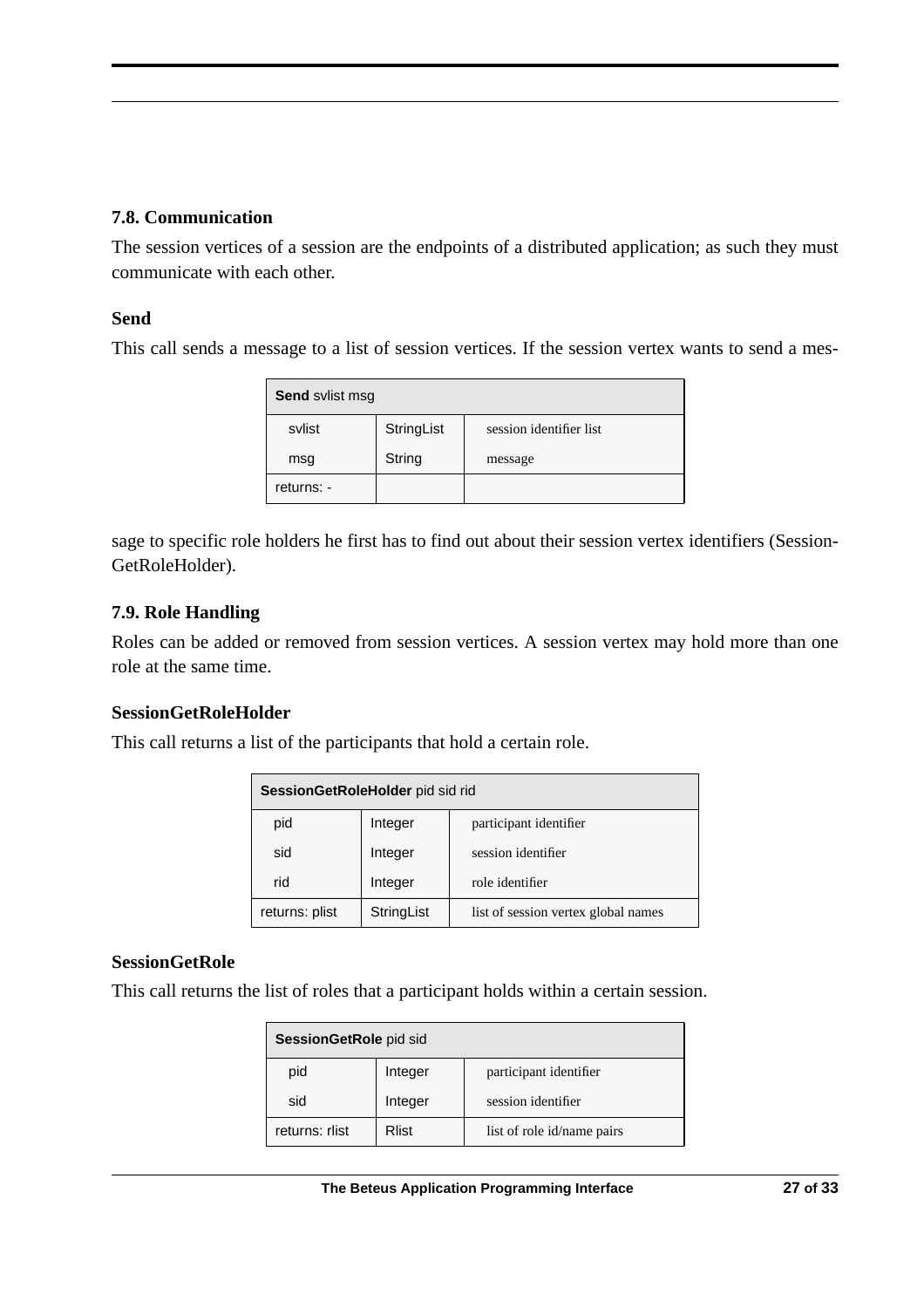#### **SessionMaster**

This call transfers the master role to another session vertex. Only the master himself can transfer

| SessionMaster sid svid newsvid |         |                                  |
|--------------------------------|---------|----------------------------------|
| sid                            | Integer | session identifier               |
| svid                           | Integer | master session vertex identifier |
| newsvid                        | Integer | new master                       |
| returns: -                     |         |                                  |

his master role to another session vertex.

#### **AddRole**

With this call the master adds a role to a session vertex.

| <b>AddRole</b> sid svid rid |         |                           |
|-----------------------------|---------|---------------------------|
| sid                         | Integer | session identifier        |
| svid                        | Integer | session vertex identifier |
| rid                         | Integer | role identifier           |
| returns: -                  |         |                           |

#### **RemoveRole**

With this call the master removes a role from a session vertex.

| <b>RemoveRole</b> sid svid rid |         |                           |
|--------------------------------|---------|---------------------------|
| sid                            | Integer | session identifier        |
| svid                           | Integer | session vertex identifier |
| rid                            | Integer | role identifier           |
| returns: -                     |         |                           |

## **7.10. Application Sharing**

The following calls control application sharing.

#### **GetXapps**

This call gets a list of sharable applications for a certain application.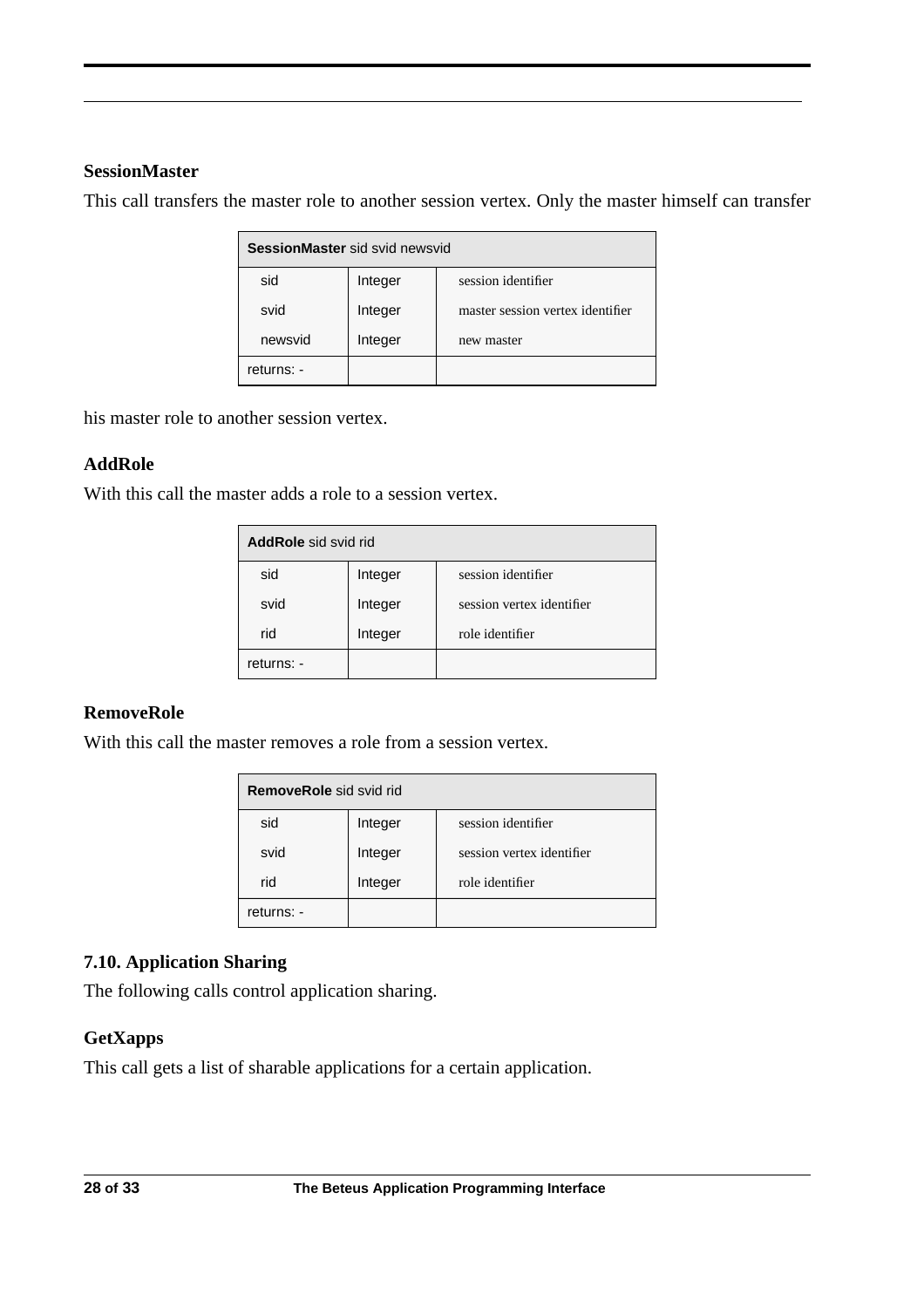| GetXapps sid svid bid |            |                           |
|-----------------------|------------|---------------------------|
| sid                   | Integer    | session identifier        |
| svid                  | Integer    | session vertex identifier |
| bid                   | Integer    | bridge identifier         |
| returns: applist      | StringList | application list          |

#### **ShareXapp**

This call shares a certain X11 application. The associated bridge determines with whom this

| <b>ShareXapp</b> sid svid bid [xapp] |         |                           |
|--------------------------------------|---------|---------------------------|
| sid                                  | Integer | session identifier        |
| svid                                 | Integer | session vertex identifier |
| bid                                  | Integer | bridge identifier         |
| xapp                                 | String  | application name          |
| returns: xapp                        | String  | application name          |

application is shared. Note that if the specified bridge in not in the current bridge set, there will be no effect until the change of an appropriate bridge set.

#### **UnshareXapp**

This call unshares an application - a shared application is disassociated from a bridge.

| <b>UnshareXapp</b> sid svid bid [xapp] |         |                           |
|----------------------------------------|---------|---------------------------|
| sid                                    | Integer | session identifier        |
| svid                                   | Integer | session vertex identifier |
| bid                                    | Integer | bridge identifier         |
| xapp                                   | String  | application name          |
| returns: xapp                          | String  | application name          |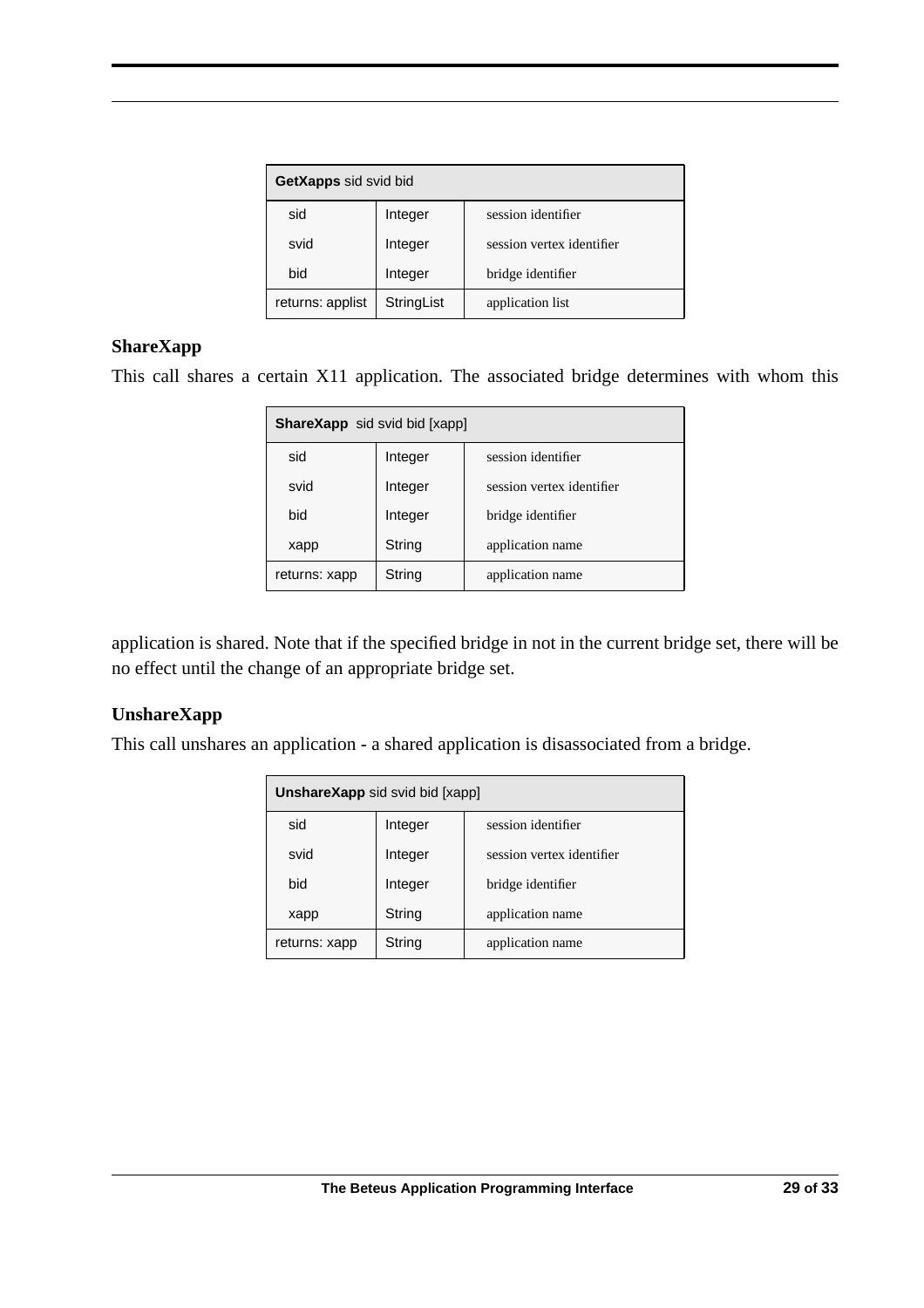# **8 Event Notification Reference**

Callbacks are registered with the procedure call RegisterCallback. The event identifier that is used for this registration is given in the event description tables.

## **8.1. Callbacks to the Beteus Console**

## **Invitation**

An invitation notification is sent when a session starts or ends and the participant is in the list of

| <b>Invitation</b> cmd sid |     |         |                                |
|---------------------------|-----|---------|--------------------------------|
|                           | cmd | Integer | new: $cmd=1$ , delete: $cmd=2$ |
|                           | sid | Integer | session identifier             |

invited participants.

#### **BroadcastRcv**

A broadcast message is transmitted to the control panel. Svname is the global session vertex name

| <b>BroadcastRcv</b> svname msg |        |                     |
|--------------------------------|--------|---------------------|
| syname                         | String | session vertex name |
| msg                            | String | message             |

of the sender.

## **NewSession**

A notification is sent when a session has changed state in order to update the session directory of

| NewSession sid |         |                    |
|----------------|---------|--------------------|
| sid            | Integer | session identifier |

the control panel.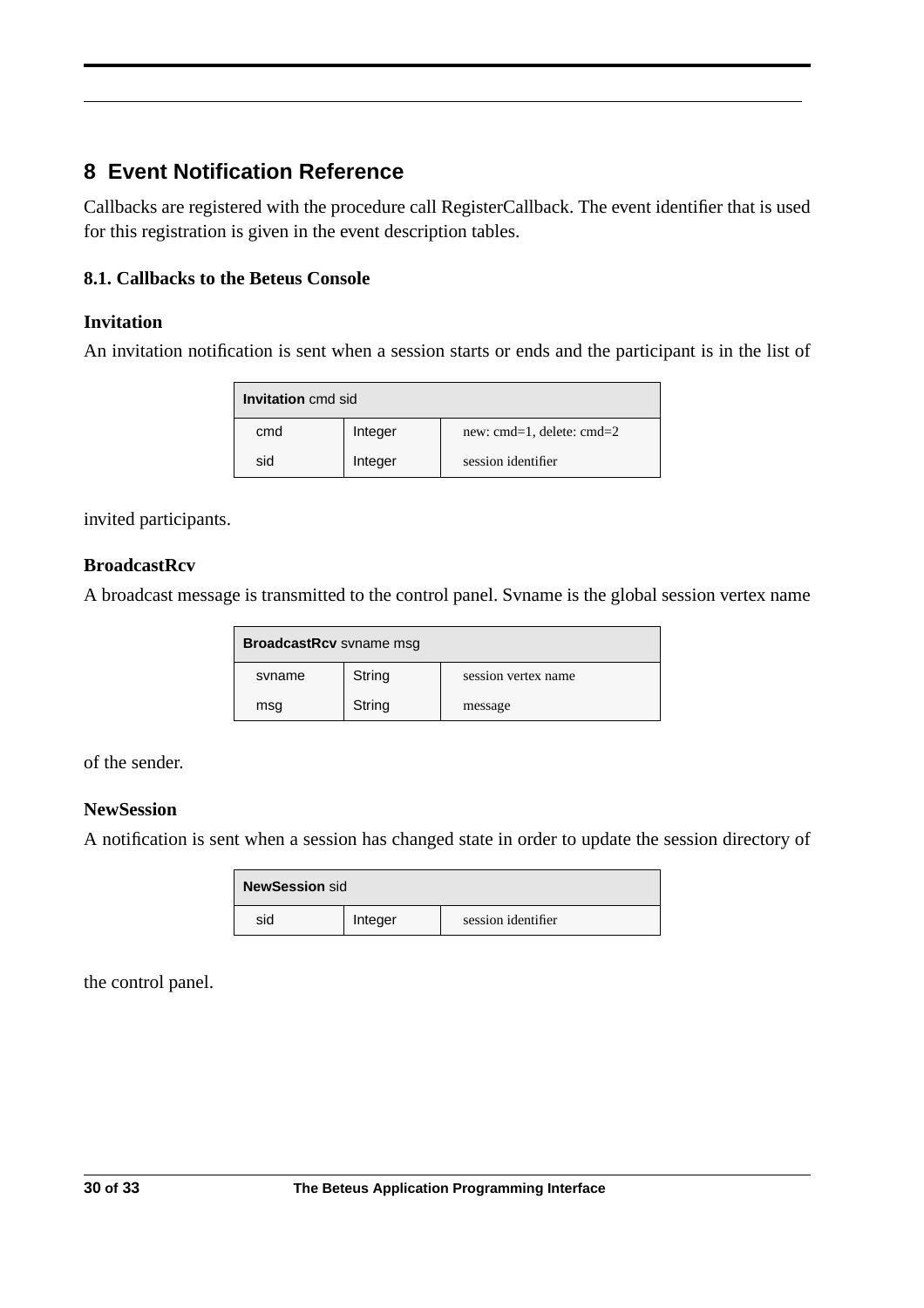#### **UserNotify**

A notification is sent when a participant registers of deregisters.

| <b>UserNotify cmd pname</b> |         |                                    |
|-----------------------------|---------|------------------------------------|
| cmd                         | Integer | register: cmd=1, deregister: cmd=2 |
| pname                       | String  | participant global name            |

## **8.2. Callbacks to Beteus SessionVertices**

All callbacks contain a session identifier

#### **Receive**

A message is received (the message was sent with Send).

| Receive sid msg     |         |                    |
|---------------------|---------|--------------------|
| sid                 | Integer | session identifier |
| msg                 | String  | message            |
| Event identifier: 1 |         |                    |

#### **Join**

A session vertex joined the session. Note that the session vertex that receives this notification is

| <b>Join</b> sid syname |         |                     |
|------------------------|---------|---------------------|
| sid                    | Integer | session identifier  |
| syname                 | String  | session vertex name |
| Event identifier: 2    |         |                     |

not interested in the session vertex identifier. It will probably just display the session vertex name of the new participant in its user interface.

## **Left**

A session vertex left the session. Note that the session vertex that receives this message is not

| <b>Left</b> sid syname |         |                    |
|------------------------|---------|--------------------|
| sid                    | Integer | session identifier |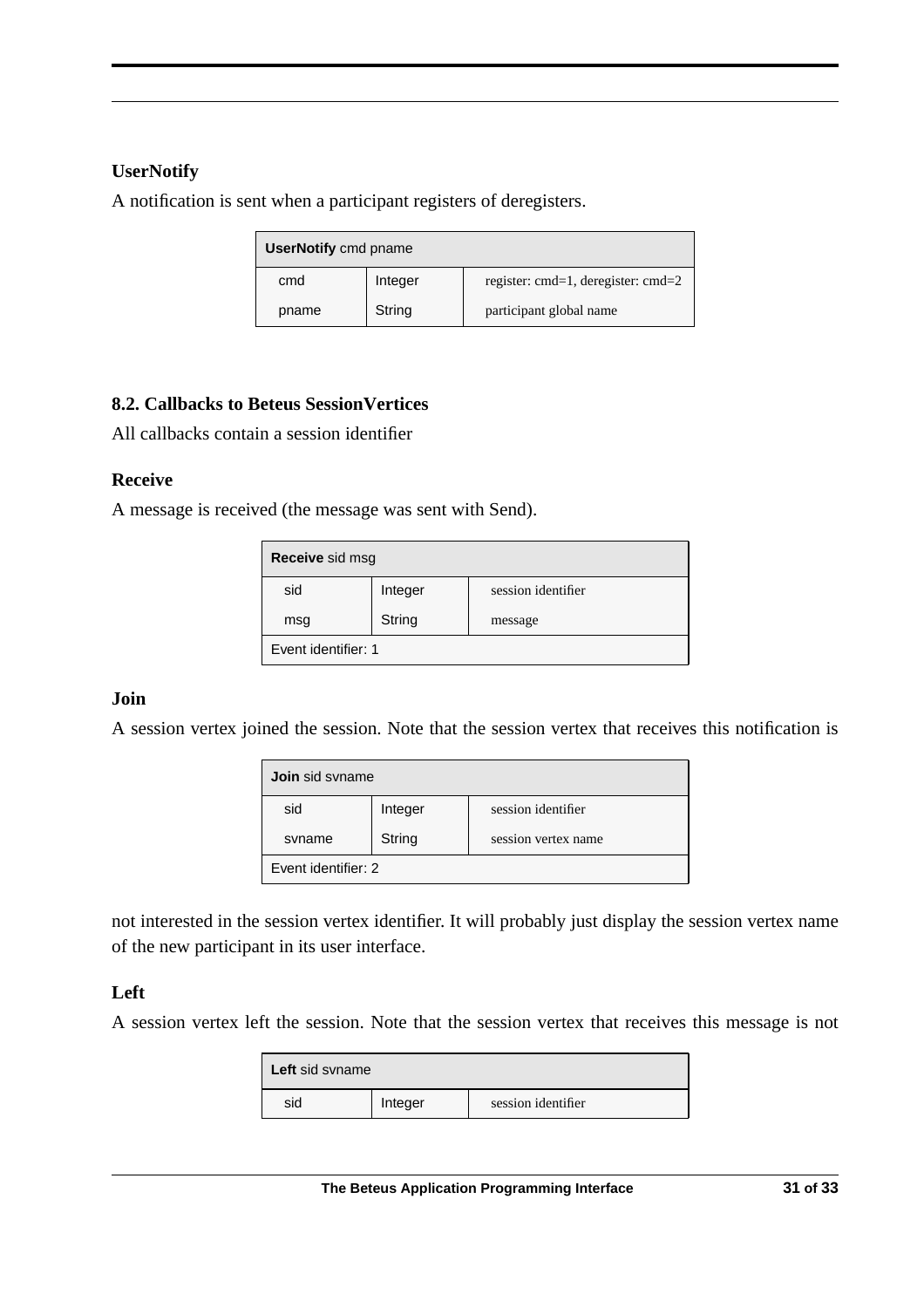| Left sid syname     |        |                     |
|---------------------|--------|---------------------|
| syname              | String | session vertex name |
| Event identifier: 3 |        |                     |

interested in the session vertex identifier.

## **Kill**

The session got killed.

| <b>Kill sid</b>     |         |                    |
|---------------------|---------|--------------------|
| sid                 | Integer | session identifier |
| Event identifier: 4 |         |                    |

#### **RoleAdd**

The session vertex gets a role added by the session master.

| <b>RoleAdd sid svid rid</b> |         |                           |
|-----------------------------|---------|---------------------------|
| sid                         | Integer | session identifier        |
| svid                        | Integer | session vertex identifier |
| rid                         | Integer | role identifier           |
| Event identifier: 5         |         |                           |

#### **RoleDel**

The session master removed a role from this session vertex.

| <b>RoleDel</b> sid svid rid |         |                           |
|-----------------------------|---------|---------------------------|
| sid                         | Integer | session identifier        |
| svid                        | Integer | session vertex identifier |
| rid                         | Integer | role identifier           |
| Event identifier: 6         |         |                           |